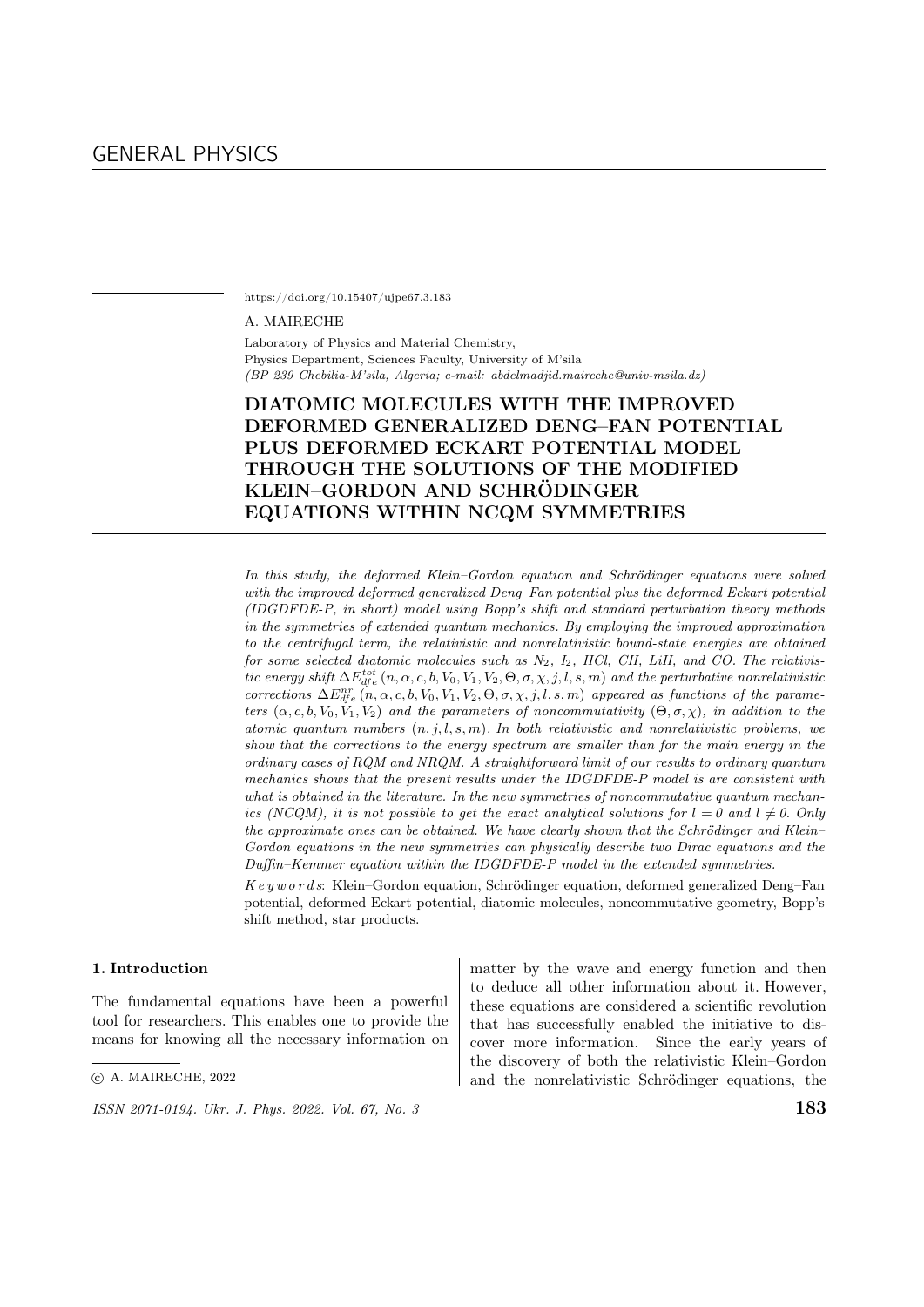researchers have been keenly interested in applying them to the study of molecules using different potentials. Among these possibilities is the Morse potential [1], Yukawa potential [2], Manning–Rosen potential  $[3]$ , Woods–Saxon potential  $[4, 5]$ , Pöschl–Teller potential  $[6, 7]$ , Deng–Fan potential  $[8]$ , Hulthén potential [9, 10], etc. In this work, we will shed light on two potentials. The first one is the Deng–Fan potential [11] which can be used in chemical physics, molecular spectroscopy, molecular physics, and related fields [12], while the second is the Eckart potential [13]. This potential is related to the diatomic molecular potential model that is used very widely in physical chemistry and biophysics [14–17]. It was first introduced by Eckart [13] in 1930. Due to the importance of wide applications of this potential, as previously indicated, a considerable number of researchers have devoted knowledge of it in the nonrelativistic Schrödinger equation  $[18-24]$ m relativistic Dirac equation [25–27], and Klein–Gordon equation [28,29] within the two s and l waves. Recently, Ikot  $et$ al., by using the Nikiforov–Uvarov functional analysis method, obtained a new approach for exponentialtype potentials including the Eckart potential in the context of the Schrödinger equation  $[30]$ . Many researchers interested in combining two or more potentials to expand the field of applications to include new ones. A vital example of a system of combined potentials is the deformed generalized Deng– Fan potential and deformed Eckart potential. In 2013, Awogaa *et al.* studied the Schrödinger equation with these combined potentials in D-dimensions [31]. Very recently, Hatami et al. [12] considered the Klein– Gordon equation under the linear combination of the deformed generalized Deng–Fan potential and deformed Eckart potential using the Nikiforov–Uvarov and the  $q$ -deformed version of the approximation scheme proposed in [32], and obtained the relativistic energy spectrum for any l-state and the corresponding radial wave functions. This new combination is useful in studying the atomic interaction in diatomic molecules such as  $H_2$ , CO, ScN, and ScF [33]. It is worth to point out that Dong et al. (2005) proposed a new anharmonic oscillator  $\left(\frac{1}{2}\mu\omega^2r^2 + \frac{\hbar}{2\mu}\right)$  $\frac{\hbar}{2\mu} \frac{\alpha}{r^2}$  and presented the exact solutions of the Schrödinger equation with this oscillator including the ring-shaped potential  $\frac{\hbar}{2\mu}$  $\beta \cos^2(\theta)$  $\frac{\beta \cos(\theta)}{r^2 \sin^2(\theta)}$  and established the ladder operators directly from the normalized radial wave functions and used them to evaluate the closed expressions of matrix elements for some connected functions [34]. Furthermore, in 2006, Dong and Cassou obtained the exact solutions of the Klein–Gordon equation with equal scalar and vector  $\left(-\frac{\alpha}{r}\right)$  with the ringshaped potential  $\frac{\beta \cos^2(\theta)}{r^2 \sin^2(\theta)}$ . It should  $\frac{\beta \cos^2(\theta)}{r^2 \sin^2(\theta)}$ . It should be noted that the energy obtained is very complex [35]. Moreover, Nath and Roy considered two physically important potentials (Manning–Rosen and Pöschl–Teller ones) for the ro-vibrational energy in diatomic molecules using the combined Greene–Aldrich- and Pekeris-type approximations within the Nikiforov–Uvarov framework. This employs a recently proposed scheme [36].

As a result of several considerations and many physical problems arising at the level of the non-renormalizable electroweak interaction, the non-regularization of quantum field theories, quantum gravity, string theory, where the idea of non-commutativity resulting from properties of a deformation of spacespace (W. Heisenberg in 1930 was the first to suggest the idea, and then it was developed by Snyder in 1947) was one of the major solutions of these problems. In the past two decades, in particular, it has attracted the great attention of researchers [37– 52]. Naturally, the topographical properties of the noncommutativity space-space and phase-phase have a clear effect on the various physical properties of quantum systems, and this has been a very interesting subject in many fields of physics, as mentioned previously.

The above-mentioned works inspired us to investigate the approximate solutions of the 3-dimensional deformed Klein–Gordon equation (DKGE, in short) and the deformed Schrödinger equation (DSE, in short) for the improved deformed generalized potential Deng–Fan plus deformed Eckart potential (IDGDFDE-P) model proposed by Hatami et al. in the relativistic regime and by Awoga and his coworkers in the nonrelativistic regime [12, 31] in the context of ordinary quantum mechanics. The potential under study can be applied to some selected diatomic molecules such as  $H_2$ ,  $I_2$ , HCl, CH, LiH, and CO in RNCQM and NRNCQM symmetries. We hope to discover more investigations on the microscopic scale and to achieve more scientific knowledge of elementary particles on the nano-scales. The relativistic and nonrelativistic energy levels under the deformed generalized Deng–Fan potential plus the deformed Eckart potential have not been obtained yet in the RNCQM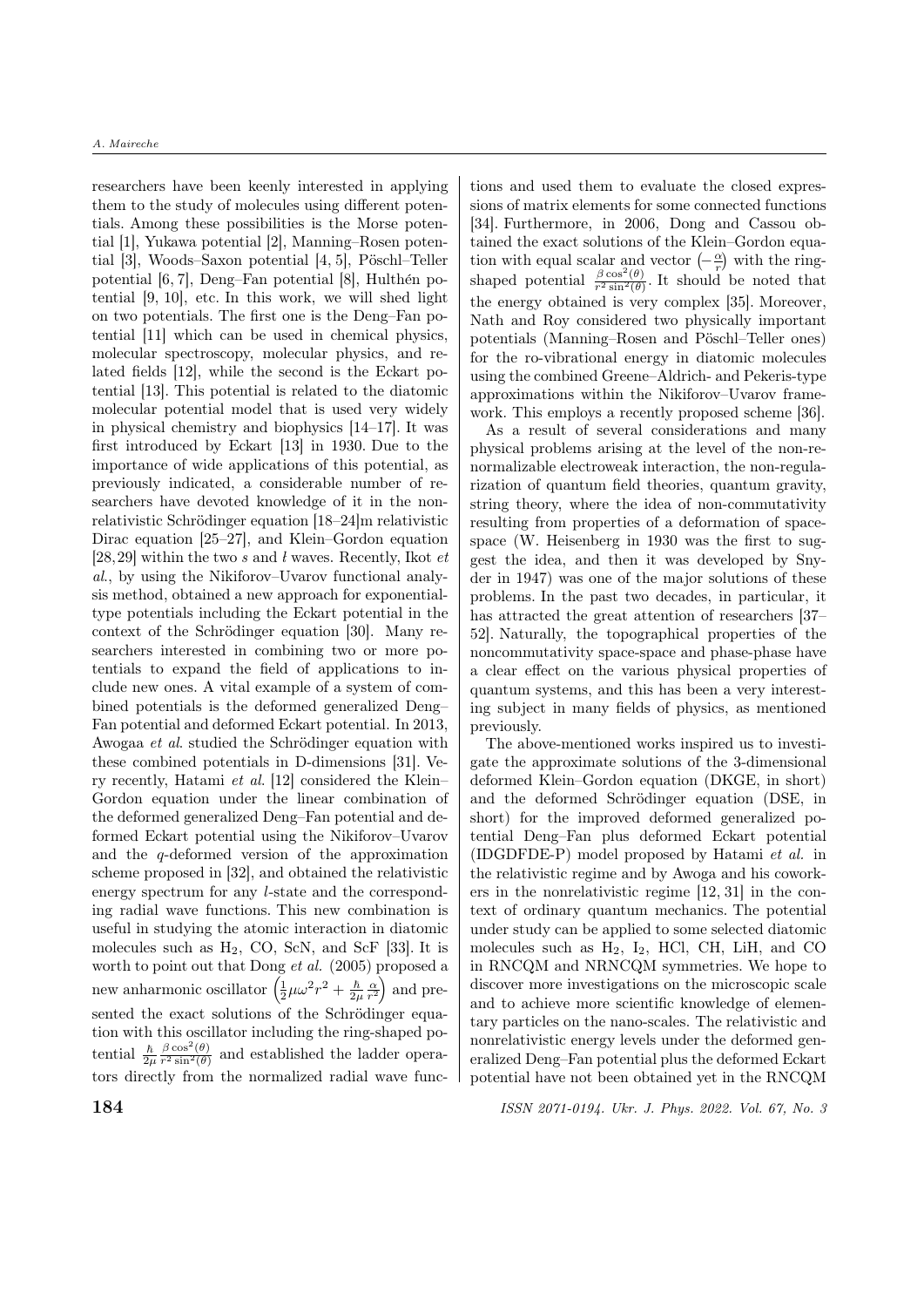and NRNCQM symmetries. We hope to find new applications and profound physical interpretations using a new model of the improved deformed generalized Deng–Fan potential plus the deformed Eckart potential, this potential modeled in the new symmetries of NCQM as follows:

$$
\begin{cases}\nV_{dfe}(r_{nc}) = V_{dfe}(r) - \frac{\partial V_{dfe}(r)}{\partial r} \frac{\mathbf{L}\Theta}{2r} + O(\Theta^2),\\ \nS_{dfe}(r_{nc}) = S_{dfe}(r) - \frac{\partial S_{dfe}(r)}{\partial r} \frac{\mathbf{L}\Theta}{2r} + O(\Theta^2),\n\end{cases}
$$
\n(1)

where

$$
\begin{cases}\nV_{dfe}(r) = V_0 \left( c - \frac{be^{-\alpha r}}{1 - q e^{-\alpha r}} \right) - \\
-\frac{V_1 e^{-\alpha r}}{1 - q e^{-\alpha r}} + \frac{V_2 e^{-\alpha r}}{(1 - q e^{-\alpha r})^2} \\
S_{dfe}(r) = S_0 \left( c - \frac{be^{-\alpha r}}{1 - q e^{-\alpha r}} \right) - \\
-\frac{S_1 e^{-\alpha r}}{1 - q e^{-\alpha r}} + \frac{S_2 e^{-\alpha r}}{(1 - q e^{-\alpha r})^2},\n\end{cases} \tag{2}
$$

where the parameter  $b = \exp(\alpha r_e) - 1$ , q is the deformation parameter,  $(c, \alpha \text{ and } b)$  are adjustable constants,  $(V_0, S_0)$ ,  $(V_1, S_1)$   $(V_2, S_2)$  are the potential depths,  $r_{nc}$  and  $r$  represent the distances between the two particles in NCQM and QM symmetries. The coupling LΘ equals  $L_x \Theta_{12} + L_y \Theta_{23} + L_z \Theta_{13}$  with  $L_x$ ,  $L_y$  and  $L_z$  are represent the usual components of the angular momentum operator L in RQM and NRQM while the new noncommutativity parameter  $\Theta_{ij}$  equals  $\theta_{ij}/2$ . The new algebraic structure of covariant noncommutative canonical commutations relations (NCNCCRs) in the three representations of Schrödinger, Heisenberg, and interactions pictures, in the new symmetry of NCQM, is as follows [53–63]:

$$
\begin{aligned}\n\left[x_{\mu}^{(\mathbf{S},\mathbf{H},\mathbf{I})}, p_{\nu}^{(\mathbf{S},\mathbf{H},\mathbf{I})}\right] &= i\hbar\delta_{\mu\nu} \Longrightarrow \\
\Longrightarrow \left[\hat{x}_{\mu}^{(\mathbf{S},\mathbf{H},\mathbf{I})}; \hat{p}_{\nu}^{(\mathbf{S},\mathbf{H},\mathbf{I})}\right] &= i\hbar_{\text{eff}}\delta_{\mu\nu}\n\end{aligned} \tag{3}
$$

and

$$
\left[x_{\mu}^{(\mathbf{S},\mathbf{H},\mathbf{I})}, x_{\nu}^{(\mathbf{S},\mathbf{H},\mathbf{I})}\right] = 0 \Longrightarrow
$$
\n
$$
\Longrightarrow \left[\hat{x}_{\mu}^{(\mathbf{S},\mathbf{H},\mathbf{I})}; \hat{x}_{\nu}^{(\mathbf{S},\mathbf{H},\mathbf{I})}\right] = i\theta_{\mu\nu}
$$
\n(4)

 $\begin{array}{lll} {\rm with} & \hat{x}^{\rm (S,H,I)}_{\mu} = \left( \hat{x}^{\rm S}_{\mu}, \hat{x}^{\rm H}_{\mu}, \hat{x}^{\rm I}_{\mu} \right) & \hspace{3mm} {\rm and} & \hspace{3mm} \hat{p}^{\rm (S,H,I)}_{\mu} = \end{array}$  $\hat{p}_{\mu}^{(S,H,I)}=$  $=(\hat{p}_{\mu}^{\rm S}, \hat{p}_{\mu}^{\rm H}, \hat{p}_{\mu}^{\rm I})$ . It is worth to note that Eq. (4)  $\frac{1}{185}$  ISSN 2071-0194. Ukr. J. Phys. 2022. Vol. 67, No. 3

is a covariant equation (the same behavior of  $x^{\mu}$ ) under the Lorentz transformation, which includes boosts and/or rotations of the observer's inertial frame. We generalize the NCNCCRs to include Heisenberg and interaction pictures. It should be noted that, in our calculation, we have used natural units  $\hbar = c = 1$ . Here,  $\hbar_{\text{eff}} \cong \hbar$  is the effective Planck constant,  $\theta_{\mu\nu} = \epsilon_{\mu\nu} \theta$  ( $\theta$  is the noncommutative parameter) which is an infinitesimal parameter, if compared to the energy values and elements of antisymmetric  $(3 \times 3)$  real matrices, and  $\delta_{\mu\nu}$  is the Kronecker symbol. The symbol \* represents the Weyl–Moyal star product, which is generalized between two ordinary functions  $f(x)$  and  $h(x)$  to the new deformed form  $f(x) * h(x)$ , which is expressed in NCQM symmetries as follows [60–75]:

$$
(f * h) (x) = \exp \left( i \epsilon^{\mu \nu} \theta \partial_{\mu}^{x} \partial_{\mu}^{x} \right) (fh) (x) \approx (fh) (x) -
$$

$$
- \frac{i \epsilon^{\mu \nu} \theta}{2} \partial_{\mu}^{x} f \partial_{\mu}^{x} h \rfloor_{x^{\mu} = x^{\nu}} + O \left( \theta^{2} \right). \tag{5}
$$

The indices  $(\mu, \nu = 1, 2, 3)$ , and  $O(\theta^2)$  stand for the second- and higher-order terms of the NC parameter. Physically, the second term in Eq. (5) presents the effects of space-space noncommutativity. Furthermore, it is possible to unify the operators  $\hat{\omega}_{\mu}^{\text{H}}(t) =$  $=$   $(\hat{x}_{\mu}^{\text{H}} \vee \hat{p}_{\mu}^{\text{H}})(t)$  and  $\hat{\omega}_{\mu}^{\text{I}}(t) =$   $(\hat{x}_{\mu}^{\text{I}} \vee \hat{p}_{\mu}^{\text{I}})(t)$  in the Heisenberg and interaction pictures using the following projection relations, respectively:

$$
\begin{split} \widehat{\omega}_{\mu}^{\mathrm{H}}\left(t\right) & =\exp\left(\frac{i}{\hbar}\widehat{\mathbf{H}}_{rnc}^{dfe}T\right)\widehat{\omega}_{\mu}^{\mathrm{S}}\exp\left(-\frac{i}{\hbar}\widehat{\mathbf{H}}_{rnc}^{dfe}T\right),\\ \widehat{\omega}_{\mu}^{\mathrm{I}}\left(t\right) & =\exp\left(\frac{i}{\hbar_{\mathrm{eff}}}\widehat{\mathbf{H}}_{one}^{dfe}T\right)\widehat{\omega}_{\mu}^{\mathrm{S}}\exp\left(-\frac{i}{\hbar_{\mathrm{eff}}}\widehat{\mathbf{H}}_{one}^{dfe}T\right),\end{split} \tag{6a}
$$

where

$$
\omega_{\mu}^{H}(t) = \exp\left(\frac{i}{\hbar}\hat{H}_{rdfe}T\right)\zeta_{\mu}^{S} \exp\left(-\frac{i}{\hbar}\hat{H}_{rdfe}T\right),
$$
\n(6b)\n
$$
\omega_{\mu}^{I}(t) = \exp\left(\frac{i}{\hbar_{\text{eff}}}\hat{H}_{odfe}T\right)\omega_{\mu}^{S}(t) \exp\left(-\frac{i}{\hbar_{\text{eff}}}\hat{H}_{odfe}T\right),
$$

where  $\omega_{\mu}^{\rm S} = x_{\mu}^{\rm S} \vee p_{\mu}^{\rm S}$  is the unified two operators in the Schrödinger picture,  $\omega_{\mu}^{\rm H} = (x_{\mu}^{\rm H} \vee p_{\mu}^{\rm H}) (t)$  and  $\omega_{\mu}^{\rm I} = \left(x_{\mu}^{\rm I} \vee p_{\mu}^{\rm I}\right)(t)$  are the Heisenberg and interaction pictures in the ordinary QM symmetries. Moreover, the dynamics of new systems  $\frac{d\widehat{\omega}_{\mu}^{H}(t)}{dt}$  can be described by the following motion equations in the deformed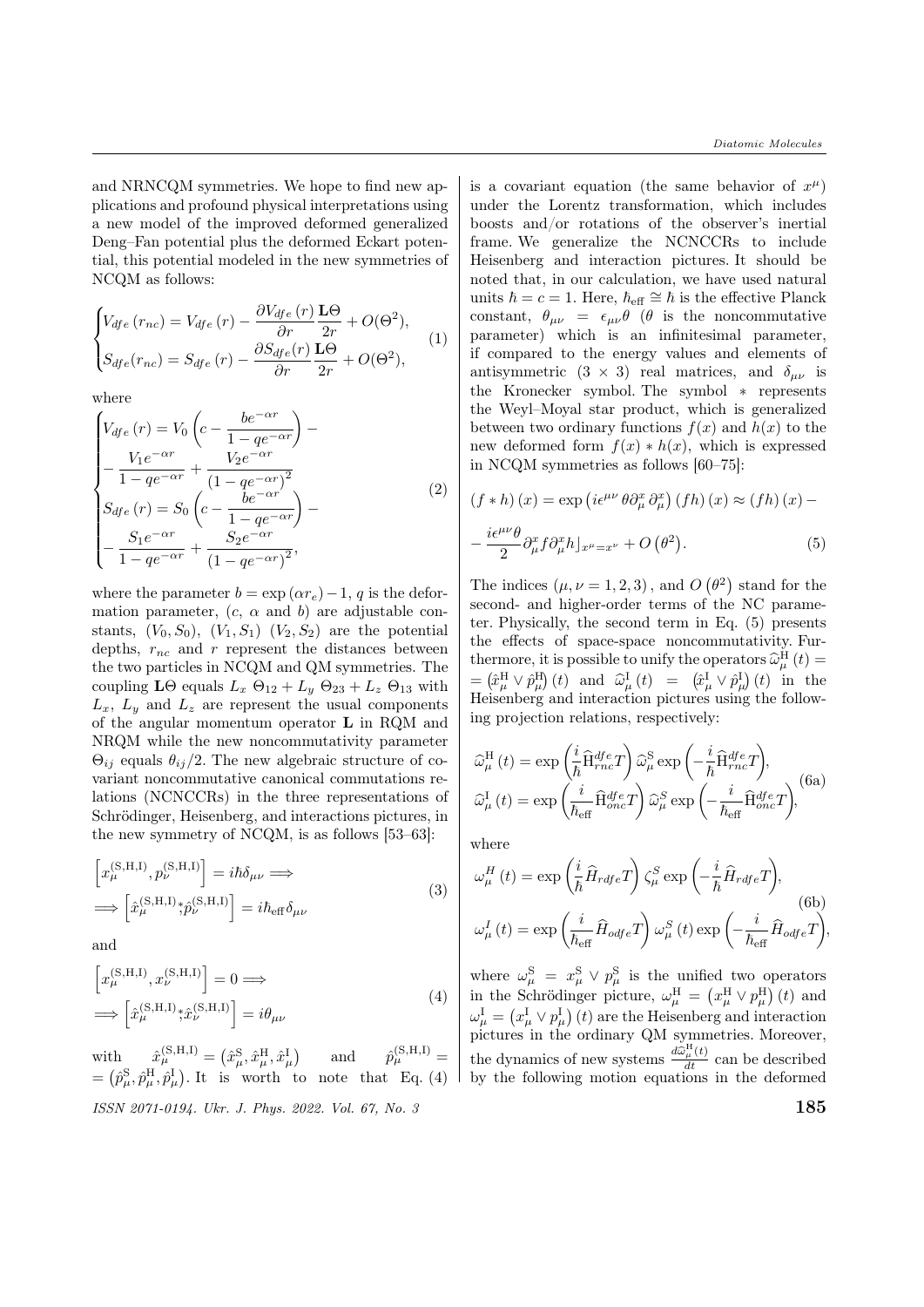Heisenberg picture as follows:

$$
\frac{d\omega_{\mu}^{\text{H}}(t)}{dt} = -\frac{i}{\hbar} \left[ \omega_{\mu}^{\text{H}}(t), \hat{H}_{\text{rdfe}} \right] + \frac{\partial \omega_{\mu}^{\text{H}}(t)}{\partial t} \implies
$$
\n
$$
\implies \frac{d\hat{\omega}_{\mu}^{\text{H}}(t)}{dt} = -\frac{i}{\hbar_{\text{eff}}} \left[ \hat{\omega}_{\mu}^{\text{H}}(t), \hat{H}_{\text{rnc}}^{\text{dfe}} \right] + \frac{\partial \hat{\omega}_{\mu}^{\text{H}}(t)}{\partial t}. \tag{7}
$$

Here,  $(\hat{H}_{one}^{dfe})$  and  $\hat{H}_{rnc}^{dfe})$  are the free and total Hamiltonian operators for the deformed generalized Deng– Fan potential plus the deformed Eckart potential while  $(H_{odfe}$  and  $H_{rdfe})$  are the corresponding Hamiltonians in the NCQM symmetries. The present investigation aims at constructing a relativistic noncommutative effective scheme for the deformed generalized Deng–Fan potential plus the deformed Eckart potential model. It should be noted that the anticommutators of the generators  $L_x$ ,  $L_y$  and  $L_z$  in the new symmetries are modified to become as follows:

$$
[L_{\alpha}, L_{\beta}] = i\varepsilon_{\alpha\beta}^{\gamma} L_{\gamma} \Longrightarrow [L_{\alpha}^{\ast}, L_{\beta}] = i\varepsilon_{\alpha\beta}^{\gamma} L_{\gamma}.
$$
 (8)

These generators form a three-dimensional modified Lie algebra of the extended group  $SO(3)$ . The new bilinear product  $[L_{\alpha}, L_{\beta}]$  will satisfy the modified antisymmetries and Jacobi identity properties:

$$
[L_{\alpha}, L_{\beta}] = -[L_{\beta}, L_{\alpha}] \Longrightarrow [L_{\alpha} * L_{\beta}] = -[L_{\beta} * L_{\alpha}] \quad (9)
$$

and

$$
[L_{\gamma^*}[L_{\alpha^*}L_{\beta}]] + [L_{\beta^*}[L_{\gamma^*}L_{\alpha}]] + [L_{\alpha^*}[L_{\beta^*}L_{\gamma}]] = 0.
$$
\n(10)

On the other hand, the choice of combined Eckart potentials stems from the fact that it exhibits almost exact behavior similar to the Morse [1] and Deng–Fan [8] potentials and so considers it an excellent choice for the study of atomic interactions for diatomic molecules such as  $H_2$ ,  $I_2$ , HCl, CH, LiH, and CO. Our current work is structured in six sections. The first one includes the scope and purpose of our investigation, while the remaining parts of the paper are structured as follows. A review of the relativistic KGE with a generalized Deng–Fan potential plus deformed Eckart potential is presented in Sect. 2. Sect. 3 is devoted to studying the DRKGE by applying the ordinary Bopp's shift method and an improved approximation of the centrifugal term to obtain the effective potential of the deformed generalized Deng–Fan potential plus the deformed Eckart

potential. In addittion, via perturbation theory, we find the expectation values of some radial terms to calculate the energy shift produced by the perturbed effective deformed generalized Deng–Fan potential plus the deformed Eckart potential. Sect. 4 will consider the global energy shift and the global energy spectra produced with the deformed generalized Deng–Fan potential plus the deformed Eckart potential in the RNCQM symmetries. In Sect. 5, we will determine the energy spectra of some selected diatomic molecules such as  $H_2$ ,  $I_2$ , HCl, CH, LiH, and CO under the deformed generalized Deng–Fan potential plus the deformed Eckart potential in the RNCQM. In Sect. 6, the summary and conclusions are presented.

### 2. Revised of RKGE under Deformed Generalized Deng–Fan Potential Plus the Deformed Eckart Potential Model

The vector and scalar deformed generalized Deng– Fan potentials plus the deformed Eckart potential in the symmetries of ordinary quantum mechanics are given by [12, 31]:

$$
V_{dfe}(r) = V_0 \left(c - \frac{be^{-\alpha r}}{1 - qe^{-\alpha r}}\right)^2 - \frac{V_1 e^{-\alpha r}}{1 - qe^{-\alpha r}} + \frac{V_2 e^{-\alpha r}}{\left(1 - qe^{-\alpha r}\right)^2}
$$
\n
$$
(11)
$$

and

$$
S_{dfe}(r) = S_0 \left( c - \frac{be^{-\alpha r}}{1 - q e^{-\alpha r}} \right)^2 - \frac{S_1 e^{-\alpha r}}{1 - q e^{-\alpha r}} + + \frac{S_2 e^{-\alpha r}}{(1 - q e^{-\alpha r})^2}.
$$
 (12)

The first two terms are the deformed generalized Deng–Fan potential, while the third and fourth terms are the deformed Eckart potential. For the diatomic molecule with the reduced mass  $M$  and wave function  $\Psi(r, \theta, \varphi)$ , the 3-dimensional relativistic Klein– Gordon equation (RKGE) with a scalar potential  $S_{dfe}(r)$  and a vector potential  $V_{dfe}(r)$  is given as

$$
\left(-\Delta + \left(M + S_{dfe}\left(r\right)\right)^2 - \right. \\
-\left(E_{nl} - V_{dfe}\left(r\right)\right)^2\right)\Psi\left(r, \theta, \varphi\right) = 0.\n\tag{13}
$$

The vector potential  $V_{dfe}(r)$  due to the four-vector linear momentum operator  $A^{\mu}$  ( $V_{dfe}(r)$ ,  $\mathbf{A} = \mathbf{0}$ ) and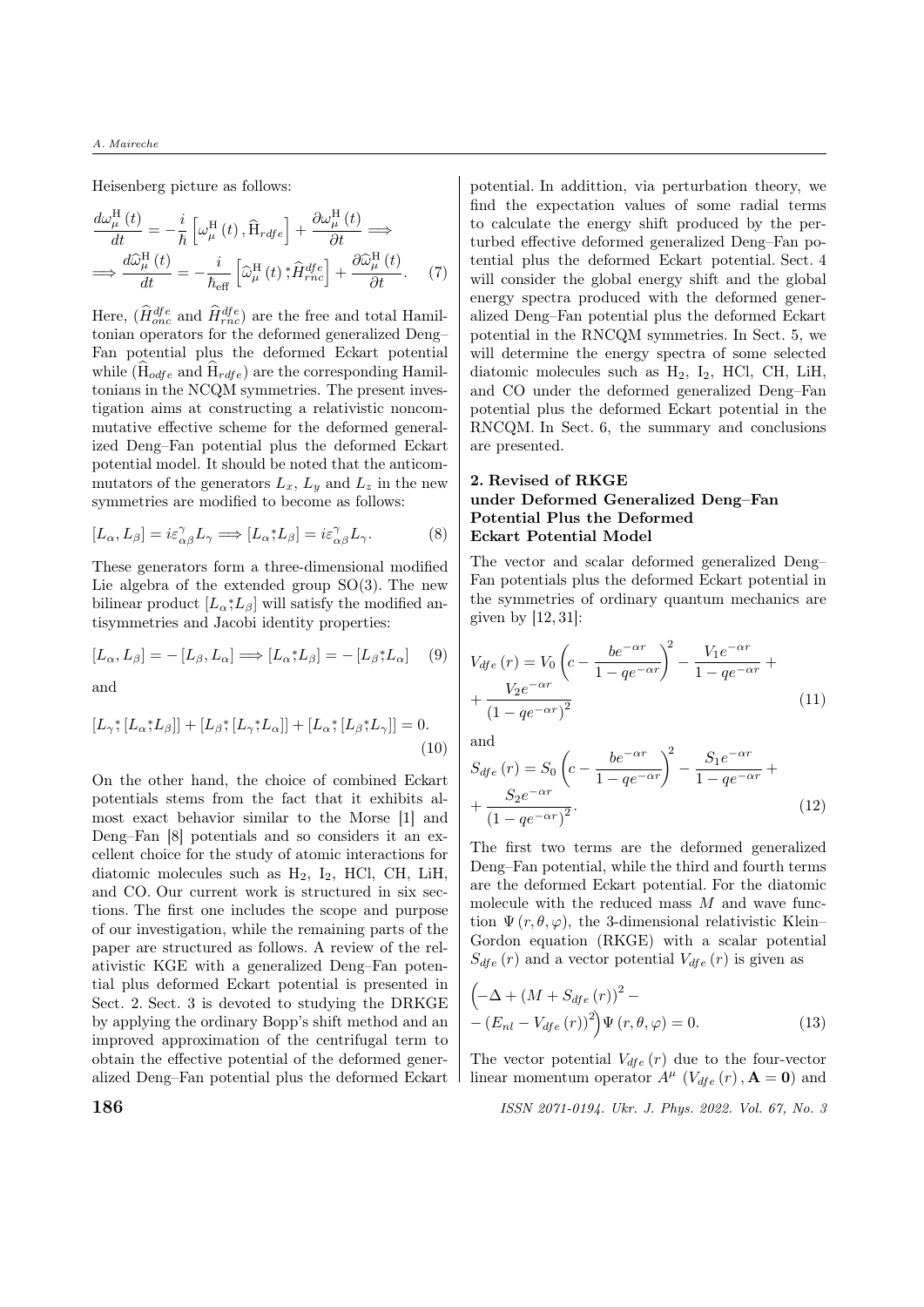space-time scalar potential  $S_{dfe}(r)$  due to mass,  $E_{nl}$ , represents the three-dimensional relativistic energy eigenvalues, and  $l$  represents the principal and orbital quantum numbers. The deformed generalized Deng–Fan potential and the deformed Eckart potential have spherical symmetry, allowing the solutions of the time-independent RKGE of the known form  $\Psi(r,\theta,\varphi) = \frac{U_{nl}(r)}{r} Y_l^m(\theta,\varphi)$  to separate the radial  $U_{nl}\left(r\right)$  and angular parts  $Y_{l}^{m}\left(\theta,\varphi\right)$  of the wave function  $\Psi(r, \theta, \varphi)$ , and  $\Delta$  is the ordinary 3-dimensional Laplacian operator. Thus, Eq. (13) becomes:

$$
\left(\frac{d^2}{dr^2} - \left(M^2 - E_{nl}^2\right) - 2\left(E_{nl}V_{dfe}\left(r\right) + MS_{dfe}\left(r\right)\right) + V_{dfe}^2\left(r\right) - S_{dfe}^2\left(r\right) - \frac{l(l+1)}{r^2}\right)U_{nl}\left(r\right) = 0.
$$
\n(14)

Using the shortened notation  $E_{\text{eff}}^{dfe} = M^2 - E_{nl}^2$  and  $V_{\text{eff}}^{dfe}(r) = 2(E_{nl}V_{dfe}(r) + MS_{dfe}(r)) - V_{dfe}^2(r) +$  $+ S_{dfe}^2(r) + \frac{l(l+1)}{r^2}$ , we obtain the following secondorder Schrödinger-like equation:

$$
\left(\frac{d^2}{dr^2} - \left(E_{\text{eff}}^{dfe} + V_{\text{eff}}^{dfe}(r)\right)\right)U_{nl}(r) = 0,\tag{15}
$$

when the vector potential equals the scalar potential  $V_{mp}(r) = S_{mp}(r)$ , the effective potential of the deformed generalized Deng–Fan potential plus the deformed Eckart potential model is as follows:

$$
V_{\text{eff}}^{dfe}(r) = 2(E_{nl} + M) \left( V_0 \left( c - \frac{be^{-\alpha r}}{1 - q e^{-\alpha r}} \right)^2 - \frac{V_1 e^{-\alpha r}}{1 - q e^{-\alpha r}} + \frac{V_2 e^{-\alpha r}}{(1 - q e^{-\alpha r})^2} \right) + \frac{l(l+1)}{r^2}.
$$
 (16)

Hamati et al. [12] derived analytical expressions for the wave function and the corresponding energy values for the deformed generalized Deng–Fan potential plus the deformed Eckart potential using the Nikiforov–Uvarov method and employing the approximation scheme for the centrifugal term in the relativistic regime as

$$
\Psi(r,\theta,\varphi) = \frac{N_{nl}}{r} s^{\epsilon_{nl}} (1 - qs)^{1/2 + v_{nl}} Y_l^m (\theta, \varphi) \times
$$
  
 
$$
\times {}_{2}F_1(-n, 2\varepsilon_{nl} + 2v_{nl} + n + 1; 1 + 2\varepsilon_{nl}; qs)
$$
 (17)

 $\text{ISSN } 2071\text{-}0194$ . Ukr. J. Phys. 2022. Vol. 67, No. 3  $187$ 

and  $2I\left( \frac{9V}{2a} + V \right) / a^2$ 

$$
\varepsilon_{nl}^{q} = \frac{2(E_{nl} + M)(2V_0 0c + V_1)/\alpha^2}{\Upsilon_1(\alpha, E_{nl}, V_0, V_2)} - \frac{2(E_{nl} + M)(2V_0 0c + V_1)/\alpha^2}{\Upsilon(\alpha, E_{nl}, V_0, V_2)} - \frac{\Upsilon_2}{\Upsilon_1(\alpha, E_{nl}, V_0, V_2)},
$$
\n(18)

where  $s = \exp(-\alpha r), \, 2F_1(-n, 2\varepsilon_{nl} + 2v_{nl} + n +$  $+ 1; 1 + 2\varepsilon_{nl}; g_s$  are the hypergeometric polynomials, while  $N_{nl}$  is the normalization constant,  $\Upsilon_1(\alpha, E_{nl}, V_0, V_2)$ ,  $\Upsilon_2$  and  $v_{nl}$  are given by:

$$
\Upsilon_{1} (\alpha, E_{nl}, V_{0}, V_{2}) = q (2n + 1) +
$$
\n
$$
+ \sqrt{\frac{q^{2} + 8q (E_{nl} + M) V_{2}/\alpha^{2} +}{4 \left(\frac{2(E_{nl} + M) V_{0} b^{2}}{\alpha^{2}} + l (l + 1)\right)}},
$$
\n
$$
\Upsilon_{2} = 2n^{2} \sqrt{\frac{q^{2} + 8q (E_{nl} + M) V_{2}/\alpha^{2} +}{4 \left(\frac{2(E_{nl} + M) V_{0} b^{2}}{\alpha^{2}} + l (l + 1)\right)}},
$$
\n
$$
\alpha^{2} \varepsilon_{nl}^{2} = M^{2} - E_{nl}^{2} - 2 (E_{nl} + M) V_{0} c^{2},
$$
\n
$$
v_{nl} = 1/2 \left[1 + 4 \frac{E_{nl} + M}{\alpha^{2} q} V_{2} + \frac{2 (E_{nl} + M) V_{0} b^{2}}{\alpha^{2} q^{2}} + \frac{l (l + 1)}{q^{2}}\right]^{1/2}.
$$

## 3. The Solution of DRKGE under the IDGDFDE-P Model in RNCQM Symmetries

#### 3.1. Review of Bopp's shift method

At the beginning of this subsection, we give and define the formula of the IDGDFDE-P model in the symmetries of relativistic noncommutative threedimensional real space RNCQM symmetries. To achieve this goal, it is useful to write the DKGE by applying the notion of the Weyl–Moyal star product which has been seen previously in Eqs.  $(3)-(10)$  on the differential equation that is satisfied by the radial wave function  $U_{nl}(r)$  in Eq. (15). Thus, the radial wave function in RNCQM symmetries becomes as follows [76–82]:

$$
\left(\frac{d^2}{dr^2} - \left(E_{\text{eff}}^{dfe} + V_{\text{eff}}^{dfe}(r)\right)\right) * U_{nl}(r) = 0.
$$
\n(19)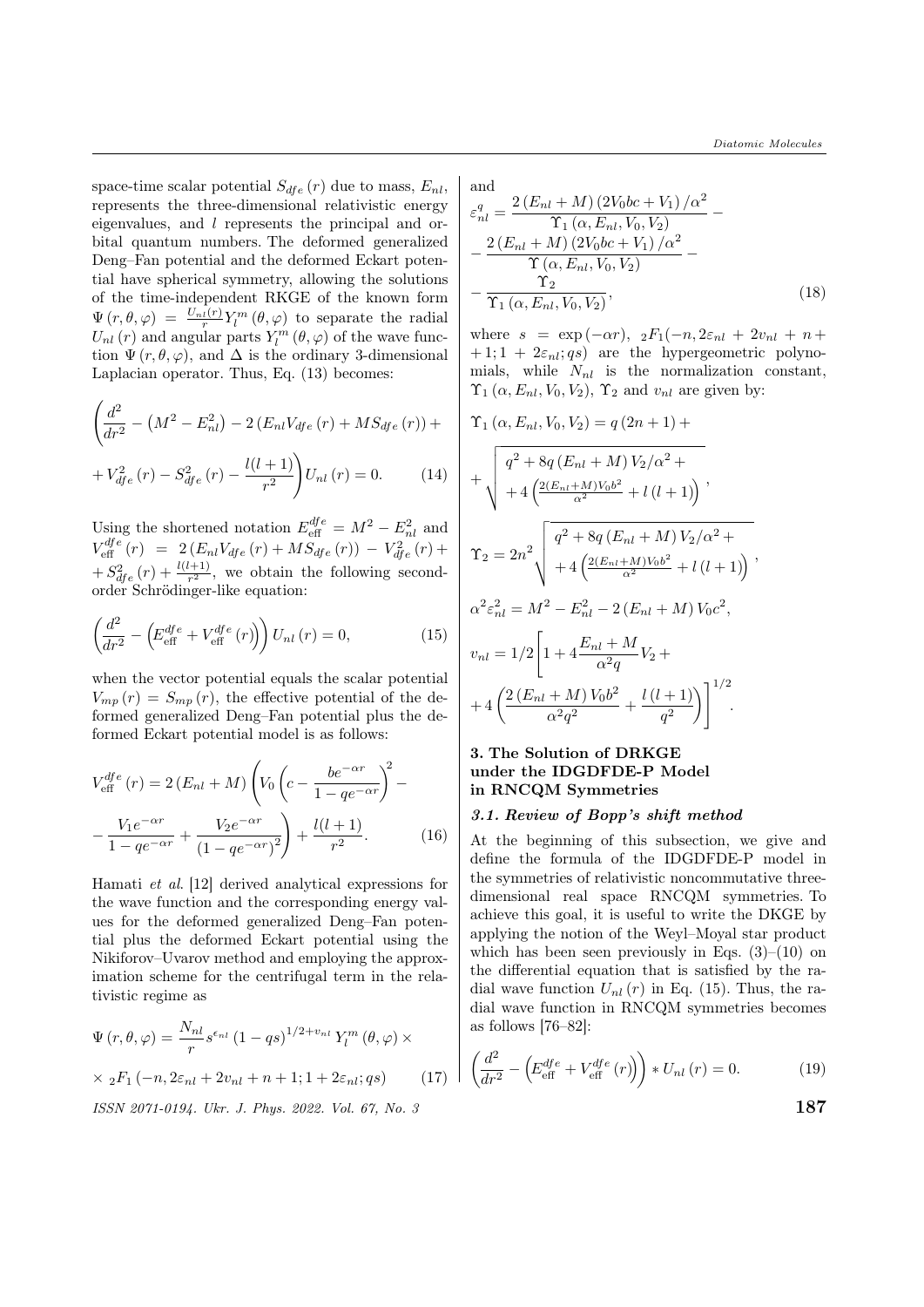It is established extensively in the literature and a basic text that star products can be simplified by Bopp's shift method [68, 78–84]. The physicist Fritz Bopp was the first to consider pseudodifferential operators obtained from a symbol by the quantization rules  $x \rightarrow$  $\rightarrow x - \frac{i}{2} \frac{\partial}{\partial p}$  and  $p \rightarrow p + \frac{i}{2} \frac{\partial}{\partial x}$  instead of the ordinary correspondence  $x \rightarrow x$  and  $p \rightarrow \frac{i}{2} \frac{\partial}{\partial x}$ [83, 84]. In the physics literature, this is known as Bopp's shifts method. This quantization procedure is called Bopp quantization. Specialists know that Bopp's shift method [65, 80, 81], has been applied effectively and has succeeded in simplifying the three basic equations: DSE [49, 53–55, 62–64], DKGE [48, 52, 74, 75, 78, 80–82],and deformed Dirac equation (DDE) [51, 58] with the notion of star product to the Schrödinger equation (SE), KGE, and Dirac equation (DE) with the notion of ordinary product, respectively. Thus, Bopp's shift method is based on reducing second-order linear differential equations (DSE, DKGE, and DDE) with star product to second-order linear differential equations (SE, KGE, and DE) without star product with simultaneous translation in the space-space. The CNCCRs with star product in Eqs. (3) and (4) become new CNCCRs without the notion of star product as follows (see, e.g., [44–54]):

$$
\left[\hat{x}_{\mu}^{(\text{S,H,I})}, \hat{p}_{\nu}^{(\text{S,H,I})}\right] = \hat{x}_{\mu}^{(\text{S,H,I})} \hat{p}_{\nu}^{(\text{S,H,I})} - \n- \hat{p}_{\nu}^{(\text{S,H,I})} \hat{x}_{\mu}^{(\text{S,H,I})} = i\hbar_{\text{eff}} \delta_{\mu\nu}
$$
\n(20)

and

$$
\left[\hat{x}_{\mu}^{(S,H,I)}, \hat{x}_{\nu}^{(S,H,I)}\right] = \hat{x}_{\mu}^{(S,H,I)} \hat{x}_{\nu}^{(S,H,I)} - \n- \hat{x}_{\nu}^{(S,H,I)} \hat{x}_{\mu}^{(S,H,I)} = i\theta_{\mu\nu}.
$$
\n(21)

The generalized positions and momentum co- $\text{ordinates } \quad \hat x^{\text{(S,H,I)}}_{\mu} = \left( \hat x^{\text{S}}_{\mu}, \hat x^{\text{H}}_{\mu}, \hat x^{\text{I}}_{\mu} \right) \quad \text{ and } \quad \hat p^{\text{(S,H,I)}}_{\mu} =$  $=\left(\hat{p}_{\mu}^{\mathrm{S}},\hat{p}_{\mu}^{\mathrm{H}},\hat{p}_{\mu}^{\mathrm{I}}\right),$  in the symmetries of RNCQM are defined in terms of the corresponding coordinates in the symmetries of RQM  $x_{\mu}^{(\text{S},\text{H},\text{I})} = (x_{\mu}^{\text{S}}, x_{\mu}^{\text{H}}, x_{\mu}^{\text{I}})$  and  $p_{\mu}^{(S,H,I)} = (p_{\mu}^{S}, p_{\mu}^{H}, p_{\mu}^{I})$  via, respectively [40–50]:

$$
\hat{x}_{\mu}^{(S,H,I)} = x_{\mu}^{(S,H,I)} - \sum_{\nu=1}^{3} \frac{\theta_{\mu\nu}}{2} p_{\nu}^{(S,H,I)},
$$
\n(22)\n  
\n
$$
\hat{p}_{\mu}^{(S,H,I)} = p_{\mu}^{(S,H,I)}.
$$
\n(23)

This allows us to find the operator 
$$
r_{nc}^2
$$
 equal to  $r^2 -$   
-**L**Theta (see in the Introduction) in NCQM symmetries

### 3.2. The new effective potential of the IDGDFDE-P model in RNCQM symmetries

According to the Bopp shift method, Eq. (19) becomes similar to the following, like the Schrödinger equation (without the notions of star product):

$$
\left(\frac{d^2}{dr^2} - \left(M^2 - E_{nl}^2\right) - \frac{l\left(l+1\right)}{r_{nc}^2} - 2V_{dfe}\left(r_{nc}\right)\left(E_{nl} + M\right)\right)U_{nl}\left(r\right) = 0.
$$
\n(24)

The new operators  $V_{dfe}(r_{nc})$  and  $\frac{l(l+1)}{r_{nc}^2}$  expressed in RNCQM symmetries are as follows:

$$
V_{dfe}(r_{nc}) = V_0 \left( c - \frac{be^{-\alpha r}}{1 - q e^{-\alpha r}} \right) -
$$
  

$$
- \frac{V_1 e^{-\alpha r}}{1 - q e^{-\alpha r}} + \frac{V_2 e^{-\alpha r}}{(1 - q e^{-\alpha r})^2} -
$$
  

$$
- \frac{\partial V_{dfe}(r)}{\partial r} \frac{\mathbf{L}\Theta}{2r} + O\left(\Theta^2\right), \tag{25}
$$

$$
\frac{l(l+1)}{r_{nc}^2} = \frac{l(l+1)}{r^2} + \frac{l(l+1)}{r^4} \mathbf{L}\Theta + O\left(\Theta^2\right).
$$
 (26)

Therefore, we can rewrite:

$$
2V_{dfe}(r_{nc})(E_{nl} + M) =
$$
  
=  $2V_{dfe}(r)(E_{nl} + M) - \left(\frac{E_{nl} + M}{r}\right) \times$   
 $\times \frac{\partial V_{dfe}(r)}{\partial r} \mathbf{L}\Theta + O(\Theta^2).$  (27)

Moreover, to illustrate the above equation in a simple mathematical way and attractive form, it is useful to introduce the symbol  $V_{nc-eff}^{dfe}(r)$ . Thus, the radial equation (24) becomes:

$$
\left(\frac{d^2}{dr^2} - \left(E_{\text{eff}}^{dfe} + V_{nc-\text{eff}}^{dfe}(r)\right)\right)U_{nl}(r) = 0,\tag{28}
$$

with

$$
V_{nc-eff}^{dfe}(r) = V_{\text{eff}}^{dfe}(r) + V_{\text{pert}}^{dfe}(r). \tag{29}
$$

Moreover,  $V_{\text{pert}}^{dfe}(r)$  is given by the following relation:

$$
V_{\text{pert}}^{dfe}(r) =
$$
  
=  $\left(\frac{l(l+1)}{r^4} - \frac{E_{nl} + M}{r} \frac{\partial V_{dfe}(r)}{\partial r}\right) \mathbf{L}\Theta + O\left(\Theta^2\right)$ . (30)

**188** ISSN 2071-0194. Ukr. J. Phys. 2022. Vol. 67, No. 3

[71–74].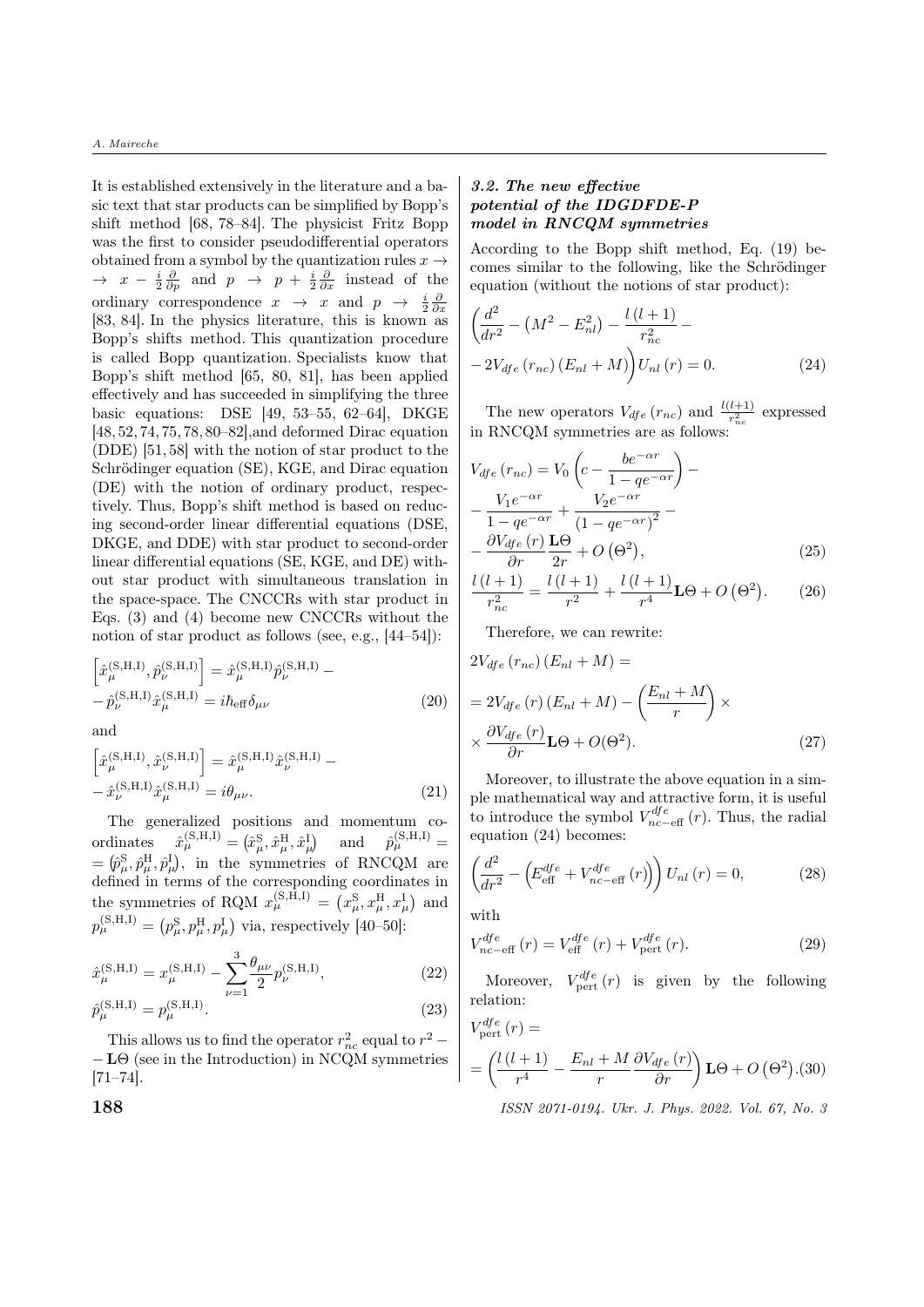After straightforward calculations, we obtain

$$
\frac{\partial V_{dfe}(r)}{\partial r} = \frac{\beta_1 e^{-\alpha r}}{1 - q e^{-\alpha r}} + \frac{\beta_2 e^{-2\alpha r}}{\left(1 - q e^{-\alpha r}\right)^2} + \frac{\beta_3 e^{-3\alpha r}}{\left(1 - q e^{-\alpha r}\right)^3} + \frac{\beta_4 e^{-\alpha r}}{\left(1 - q e^{-\alpha r}\right)^2} + \frac{\beta_5 e^{-2\alpha r}}{\left(1 - q e^{-\alpha r}\right)^4},\tag{31}
$$

where  $\beta_1 = (2V_0bc + V_1)\alpha$ ,  $\beta_2 = 2bV_0cq\alpha - 2V_0b^2\alpha +$  $+ V_1 q \alpha$ ,  $\beta_3 = -2 V_0 b^2 q \alpha$ ,  $\beta_4 = - V_2 \alpha$  and  $\beta_5 =$  $=-V_2 q\alpha$ . We insert Eq. (31) into Eq. (30), which allows it to be rewritten in the following form:

$$
V_{\text{pert}}^{dfe}(r) = \left(\frac{l(l+1)}{r^4} - \left(\frac{E_{nl} + M}{r}\right) \times \frac{\left(\frac{\beta_1 e^{-\alpha r}}{1 - q e^{-\alpha r}} + \frac{\beta_2 e^{-2\alpha r}}{(1 - q e^{-\alpha r})^2} + \frac{\beta_3 e^{-3\alpha r}}{(1 - q e^{-\alpha r})^3} + \frac{\beta_4 e^{-\alpha r}}{(1 - q e^{-\alpha r})^2} + \frac{\beta_5 e^{-2\alpha r}}{(1 - q e^{-\alpha r})^4}\right) \mathbf{L}\Theta + O\left(\Theta^2\right). \tag{32}
$$

It should be noted that Eq. (15) with the deformed generalized Deng–Fan potential plus the deformed Eckart potential can be exactly solved for the s-wave  $(l = 0)$ , but, in the case  $l \neq 0$ , Hamati *et al.* obtained approximate analytical solutions of the RKGE with the arbitrary  $l \neq 0$  state using the Nikiforov–Uvarov method and employing the approximation scheme for the centrifugal term. In the new form of the radial-like Schrödinger equation given by Eq.  $(28)$ , we have new terms including  $\frac{1}{r}$ ,  $\frac{1}{r^4}$  and other Coulombic-like terms which make this equation impossible to be solved analytically for  $l = 0$ . For  $l \neq 0$ , it can only be solved approximately. From this point of view, we can consider the improved approximation of the centrifugal term proposed by Badawi et al. [85], this method proved its power and efficiency, when compared with the Greene–Aldrich approximation [85]. The approximations of the type suggested by Greene and Aldrich for a short-range potential is an excellent approximation to the centrifugal term and allows us to get a second-order solvable differential equation unlike the

 $\frac{1}{18}$  ISSN 2071-0194. Ukr. J. Phys. 2022. Vol. 67, No. 3  $189$ 

following approximation used in the previous works [19, 30, 31, 48, 52, 53, 82]:

$$
\frac{1}{r^2} \approx \frac{\alpha^2 e^{-2\alpha r}}{\left(1 - q e^{-\alpha r}\right)^2} = \frac{\alpha^2 s^2}{\left(1 - qs\right)^2} \Longrightarrow
$$
\n
$$
\Longrightarrow \frac{1}{r} \approx \frac{\alpha e^{-\alpha r}}{1 - q e^{-\alpha r}} = \frac{\alpha s}{1 - qs}.
$$
\n(33)

We point out here that the above approximation is only valid for small values of the screening parameter. By considering the transformation of the form  $s = \exp(-\alpha r)$ , Eq. (32) now becomes:

$$
V_{\text{pert}}^{dfe}(r) = \left(\frac{l(l+1)}{r^4} - \left(\frac{E_{nl} + M}{r}\right) \times \frac{\beta_1 s}{1 - qs} + \frac{\beta_2 s^2}{(1 - qs)^2} + \frac{\beta_3 s^3}{(1 - qs)^3} + \frac{\beta_4 s}{(1 - qs)^2} + \frac{\beta_5 s^2}{(1 - qs)^4}\right) \mathbf{L}\Theta + O\left(\Theta^2\right). \tag{34}
$$

We now use the approximation noted above, Eq. (33), to find an approximation for the effective potential  $V_{\text{pert}}^{dfe}(s)$  that is applied to a small value of the screening parameter:

$$
V_{\text{pert}}^{dfe}(s) = \left(\frac{\beta (n, l) s^4}{(1 - qs)^4} - \alpha (E_{nl} + M) \times \right)
$$
  
 
$$
\times \left(\frac{\beta_1 s^2}{(1 - qs)^2} + \frac{\beta_2 s^3}{(1 - qs)^3} + \frac{\beta_4 s^2}{(1 - qs)^3} + \frac{\beta_5 s^3}{(1 - qs)^5}\right) \mathbf{L}\Theta + O\left(\Theta^2\right), \tag{35}
$$

with  $\beta(n, l) = \alpha^4 l (l + 1) - \alpha (E_{nl} + M) \beta_3$ . We have applied the approximations by Greene and Aldrich to the term  $\frac{l(l+1)}{r^4}$ . The deformed generalized potential Deng–Fan plus deformed Eckart potential is extended by including new terms proportional to the radial terms  $\frac{s^2}{(1-a)^2}$  $\frac{s^2}{(1-qs)^4}, \frac{s^2}{(1-q)}$  $\frac{s^2}{(1-qs)^2}, \frac{s^3}{(1-q)}$  $\frac{s^3}{(1-qs)^3}, \frac{s^2}{(1-q)}$  $\overline{(1-qs)^3}$ and  $\frac{s^3}{(1-a)}$  $\frac{s^{3}}{(1-q)s^{5}}$  to become the IDGDFDE-P model in RNCQM symmetries. The produced new effective potential  $V_{nc-eff}^{dfe}(s)$  is also proportional to the infinitesimal vector Θ. This allows us to consider the additive part  $V_{\text{pert}}^{dfe}(s)$  as a perturbation potential compared with the main potential  $V_{\text{eff}}^{dfe}(s)$  (parent potential operator in the symmetries of RNCQM;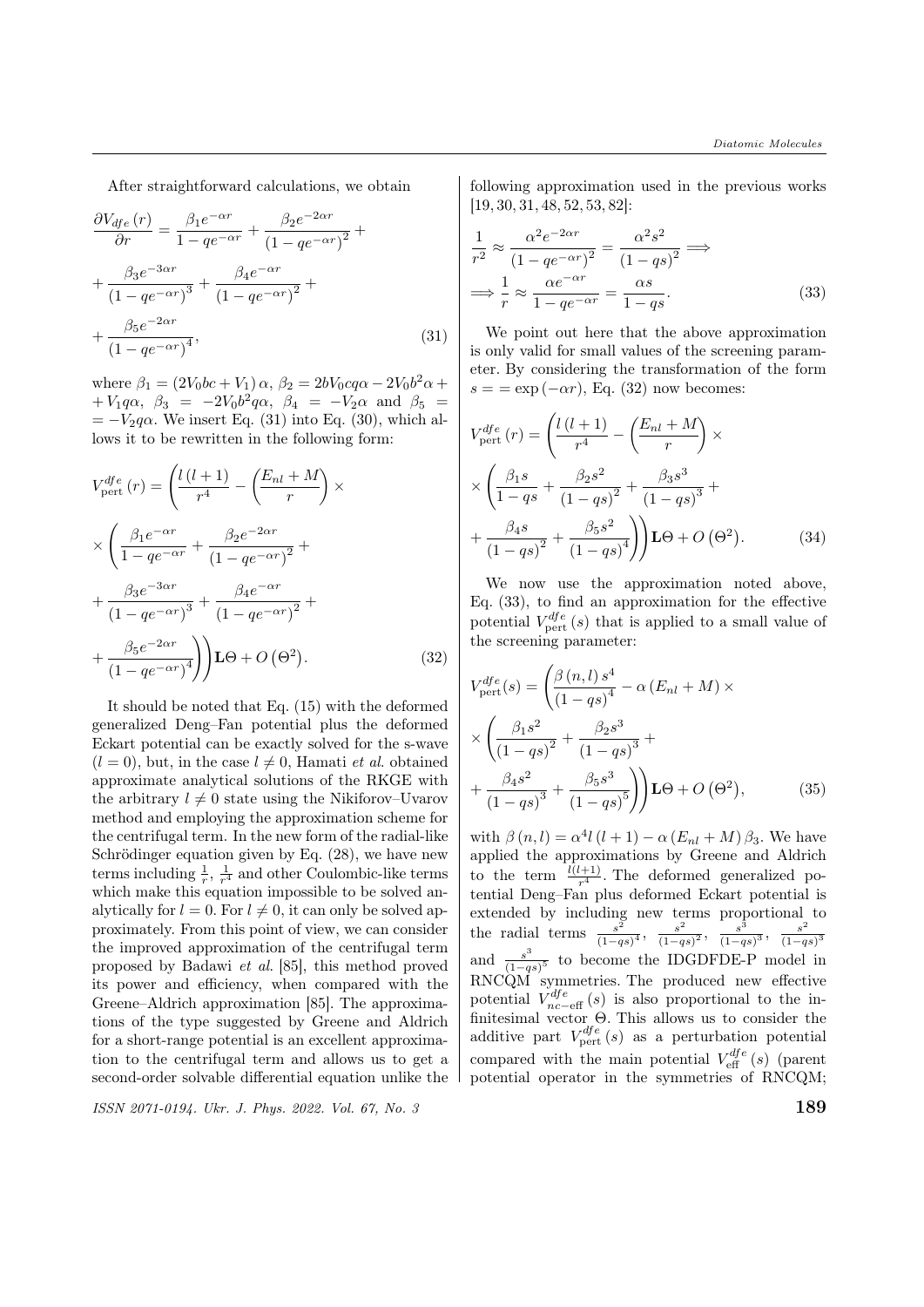i.e., the inequality  $V_{\text{pert}}^{dfe}(s) \ll V_{\text{eff}}^{dfe}(s)$  has become achieved. Hence, all physical justifications for applying the time-independent perturbation theory become satisfied. This allows us to give a complete prescription for determining the energy level of the generalized excited states.

### 3.3. The expectation values in RNCQM symmetries

In this subsection, we want to apply perturbative theory. In the case of RNCQM, we find the expectation values of the radial terms  $\left(\frac{s^2}{1-r^2}\right)$  $\frac{s^2}{(1-qs)^4}, \frac{s^2}{(1-q)}$  $\frac{s^2}{(1-qs)^2}, \frac{s^3}{(1-q)}$  $\frac{s^{\circ}}{(1-qs)^{3}},$  $s^2$  $\frac{s^2}{(1-qs)^3}$  and  $\frac{s^3}{(1-qs)}$  $\frac{s^{5}}{(1-qs)^{5}}$  and consider the unperturbed wave function seen previously in Eq. (17). Thus, after straightforward calculations, we obtain the following results:

$$
\begin{aligned}\n\left\langle \frac{s^2}{(1 - qs)^4} \right\rangle_{(nlm)} &=\\
= N_{nl}^2 \int_{0}^{1} \frac{s^2 dr}{(1 - qs)^4} s^{2\epsilon_{nl}} (1 - qs)^{1 + 2\nu_{nl}} \times\\
\times \left[ {}_2F_1 \left( -n, 2\varepsilon_{nl} + 2\nu_{nl} + n + 1; 1 + 2\varepsilon_{nl}; qs \right) \right]^2, (36a) \\
\left\langle \frac{s^2}{(1 - qs)^2} \right\rangle_{(nlm)} N_{nl}^2 &=\\
= \int_{0}^{+\infty} \frac{s^2}{(1 - qs)^2} s^{2\epsilon_{nl}} (1 - qs)^{1 + 2\nu_{nl}} \times\\
\times \left[ {}_2F_1 \left( -n, 2\varepsilon_{nl} + 2\nu_{nl} + n + 1; 1 + 2\varepsilon_{nl}; qs \right) \right]^2 dr, \\
\left\langle \frac{s^3}{(1 - qs)^3} \right\rangle &=\\
\end{aligned} \tag{36b}
$$

$$
\begin{aligned}\n&\left\langle (1 - qs)^3 / \frac{1}{(nlm)} \right. \\
&= N_{nl}^2 \int_{0}^{+\infty} \frac{s^3}{(1 - qs)^3} s^{2\epsilon_{nl}} (1 - qs)^{1 + 2\nu_{nl}} \times \\
&\times \left[ {}_2F_1 \left( -n, 2\varepsilon_{nl} + 2\nu_{nl} + n + 1; 1 + 2\varepsilon_{nl}; qs \right) \right]^2 dr, \\
&\left\langle \frac{s^2}{(1 - qs)^3} \right\rangle_{(nlm)} \\
&= N_{nl}^2 \int_{0}^{+\infty} \frac{s^2}{(1 - qs)^3} s^{2\epsilon_{nl}} (1 - qs)^{1 + 2\nu_{nl}} \times \\
&\quad \text{and} \\
&\quad \text{and} \\
&\quad \text{and} \\
\end{aligned}
$$

 $\times [ {}_{2}F_{1}(-n, 2\varepsilon_{nl} + 2\nu_{nl} + n + 1; 1 + 2\varepsilon_{nl}; qs)]^{2} dr,$ 

(36d)

$$
\left\langle \frac{s^3}{(1 - qs)^5} \right\rangle_{(nlm)} =
$$
\n
$$
= N_{nl}^2 \int_0^{+\infty} \frac{s^3}{(1 - qs)^5} s^{2\epsilon_{nl}} (1 - qs)^{1 + 2\nu_{nl}} \times
$$
\n
$$
\times \left[ {}_2F_1 \left( -n, 2\varepsilon_{nl} + 2\nu_{nl} + n + 1; 1 + 2\varepsilon_{nl}; qs \right) \right]^2 dr.
$$
\n(36e)

We have used useful abbreviations  $\langle X \rangle_{(nlm)}$  =  $=\langle n, l, m \, X \, n, l, m \rangle$  to avoid the extra burden of writing equations. Furthermore, we have applied the property of the spherical harmonics, which has the form  $\int Y_l^m (\theta, \varphi) Y_{l'}^{m'} (\theta, \varphi) \sin (\theta) d\theta d\varphi = \delta_{ll'} \delta_{mm'}.$ We have  $s = \exp(-\alpha r)$ , which allows us to obtain  $dr = -\frac{1}{\alpha} \frac{ds}{s}$ . From the asymptotic behavior of  $s =$  $=\exp(-\alpha r)$ , when  $(r \to 0)$   $(s \to +1)$  and  $(r \to +\infty)$  $(s \to 0)$ , this allows us to reformulate Eqs. (31)-(36) as follows:

$$
\left\langle \frac{s^2}{(1 - qs)^4} \right\rangle_{(nlm)} = \frac{N_{nl}^2}{\alpha} \int_0^{+q} s^{2\epsilon_{nl} + 1} (1 - qs)^{2\nu_{nl} - 3} \times
$$
  
\n
$$
\times [{}_2F_1(-n, 2\varepsilon_{nl} + 2\nu_{nl} + n + 1; 1 + 2\varepsilon_{nl}; qs)]^2 ds,
$$
  
\n(37a)  
\n
$$
\left\langle \frac{s^2}{(1 - qs)^2} \right\rangle_{(nlm)} = \frac{N_{nl}^2}{\alpha} \int_0^{+q} s^{2\epsilon_{nl} + 1} (1 - qs)^{2\nu_{nl} - 1} \times
$$
  
\n
$$
\times [{}_2F_1(-n, 2\varepsilon_{nl} + 2\nu_{nl} + n + 1; 1 + 2\varepsilon_{nl}; qs)]^2 ds,
$$
  
\n(37b)  
\n
$$
\left\langle \frac{s^3}{(1 - qs)^3} \right\rangle_{(nlm)} = \frac{N_{nl}^2}{\alpha} \int_0^{+q} s^{2\epsilon_{nl} + 2} (1 - qs)^{2\nu_{nl} - 2} \times
$$
  
\n
$$
\times [{}_2F_1(-n, 2\varepsilon_{nl} + 2\nu_{nl} + n + 1; 1 + 2\varepsilon_{nl}; qs)]^2 ds,
$$
  
\n(37c)  
\n
$$
\left\langle \frac{s^2}{(1 - s)^2} \right\rangle_{-q}^{+q} (1 - s)^{2\nu_{nl} - 2}.
$$

$$
\left\langle \frac{s^2}{(1 - qs)^3} \right\rangle_{(nlm)} \frac{N_{nl}^2}{\alpha} \int_0^{\tau} s^{2\epsilon_{nl} + 1} (1 - qs)^{2\nu_{nl} - 2} \times \times \left[ {}_{2}F_1(-n, 2\varepsilon_{nl} + 2\nu_{nl} + n + 1; 1 + 2\varepsilon_{nl}; qs) \right]^2 ds,
$$
\n(37d)

$$
\left\langle \frac{s^3}{\left(1-qs\right)^5} \right\rangle_{(nlm)} \frac{N_{nl}^2}{\alpha} \int_0^{+q} s^{2\epsilon_{nl}+2} (1-qs)^{2\nu_{nl}-4} \times
$$
  
 
$$
\times \left[{}_2F_1 \left(-n, 2\varepsilon_{nl}+2\nu_{nl}+n+1; 1+2\varepsilon_{nl}; qs\right)\right]^2 ds. \tag{37e}
$$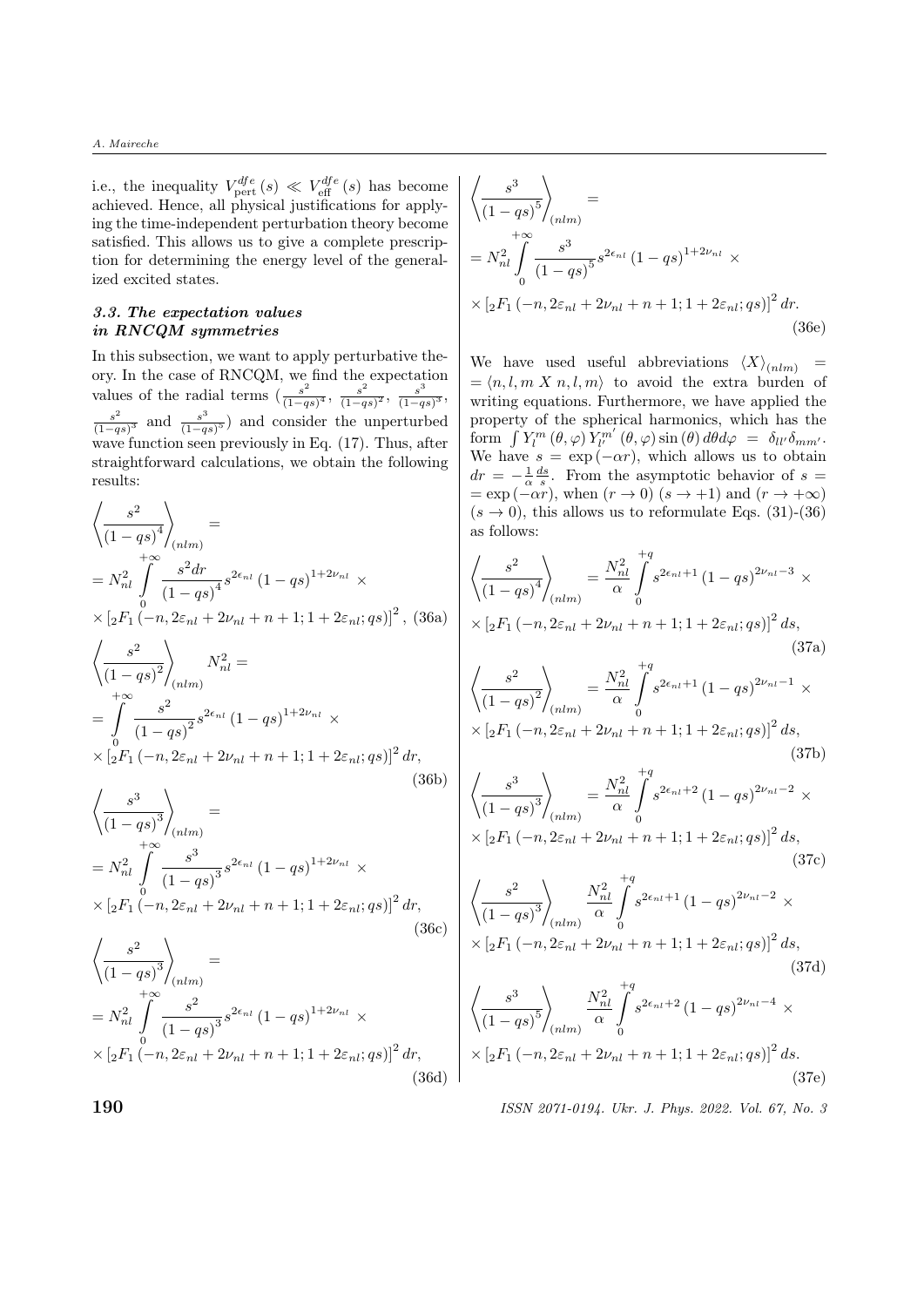When the deformation parameter equals one, we can use the method proposed by Dong *et al.* [86] and applied by Zhang [87] and can calculate the integrals in Eqs.  $(37, i = \overline{1, 6})$ . With the help of the special integral formula

$$
\int_{0}^{+1} s^{\xi-1} (1-s)^{\sigma-1} [{}_2F_1(c_1, c_2; c_3; s)]^2 ds =
$$
  
= 
$$
\frac{\Gamma(\xi) \Gamma(\sigma)}{\Gamma(\xi + \sigma)} {}_3F_2(c_1, c_2, \sigma; c_3, \sigma + \xi; 1),
$$
 (38)

where  ${}_3F_2(c_1, c_2, \sigma; c_3, \sigma + \xi; 1)$ . Is obtained from the generalized hypergeometric function  ${}_{3}F_{2}(\alpha_{1}, \alpha_{2}, ..., \alpha_{n}; \beta_{1}, \beta_{2}, ..., \beta_{n}; 1)$  for  $p = 3$  and  $q = 2$ , while  $\Gamma(\sigma)$  denoting the usual gamma function, we obtain, from Eqs.  $(37, i = \overline{1, 6})$ , the following results:

$$
\left\langle \frac{s^2}{(1 - qs)^4} \right\rangle_{(nlm)} = \frac{N_{nl}^2}{\alpha} \frac{\Gamma(2\epsilon_{nl} + 2) \Gamma(2\nu_{nl} - 2)}{\Gamma(\Lambda)} \times
$$

$$
\times {}_{3}F_2(-n, \Lambda+n+1, 2\nu_{nl}-2; 1+2\varepsilon_{nl}, \Lambda; 1), \quad (39a)
$$

$$
\left\langle \frac{s^2}{(1 - qs)^2} \right\rangle_{(nlm)} = \frac{N_{nl}^2}{\alpha} \frac{\Gamma(2\epsilon_{nl} + 2) \Gamma(2\nu_{nl})}{\Gamma(\Lambda + 2)} \times
$$

 $\times {}_{3}F_{2}(-n, \Lambda+n+1, 2\nu_{nl}; 1+2\varepsilon_{nl}, \Lambda+2; 1),$  (39b)

$$
\left\langle \frac{s^3}{(1-qs)^3} \right\rangle_{(nlm)} = \frac{N_{nl}^2}{\alpha} \frac{\Gamma(2\epsilon_{nl}+3)\Gamma(2\nu_{nl}-1)}{\Gamma(\Lambda+2)} \times
$$
  
 
$$
\times {}_3F_2(-n,\Lambda+n+1,2\nu_{nl}-1;1+2\varepsilon_{nl},\Lambda+2;1),
$$
  
 (39c)  
 
$$
\left\langle \frac{s^2}{(1-qs)^3} \right\rangle_{(nlm)} = \frac{N_{nl}^2}{\alpha} \frac{\Gamma(2\epsilon_{nl}+2)\Gamma(2\nu_{nl}-1)}{\Gamma(\Lambda+1)} \times
$$
  
 
$$
\times {}_3F_2(-n,\Lambda+n+1,2\nu_{nl}-1;1+2\varepsilon_{nl},\Lambda+1;1),
$$
  
 (39d)

$$
\left\langle \frac{s^3}{(1 - qs)^5} \right\rangle_{(nlm)} = \frac{N_{nl}^2}{\alpha} \frac{\Gamma(2\epsilon_{nl} + 3) \Gamma(2\nu_{nl} - 3)}{\Gamma(\Lambda)} \times
$$
  
×  ${}_{3}F_2(-n, \Lambda + n + 1, 2\nu_{nl} - 3; 1 + 2\varepsilon_{nl}, \Lambda; 1),$  (39e)

where  $\Lambda(\alpha, c, b, V_0, V_1, V_2) = 2\epsilon_{nl} + 2\nu_{nl}$ .

 $\sum_{i=1}^{N}$  1971-0194. Ukr. J. Phys. 2022. Vol. 67, No. 3

### 3.4. The energy shift for the IDGDFDE-P model in RNCQM symmetries

The global relativistic energy shift for the IDGDFDE-P model in RNCQM symmetries is composed of three principal parts. The first one is produced from the effect of the generated spin-orbit effective potential. This effective potential is obtained by replacing the coupling of the angular momentum operator and the noncommutative vector LΘ with the new equivalent coupling  $\Theta$ **LS** (with  $\Theta^2 = \Theta_{12}^2 +$  $+ \Theta_{23}^2 + \Theta_{13}^2$ ). This degree of freedom comes considering that the infinitesimal noncommutative vector  $\Theta$  is arbitrary. We have chosen the noncommutativity vector to become parallel with the spin-S of the diatomic molecules under a deformed generalized Deng–Fan potential plus the deformed Eckart potential. Furthermore, we replace the new spin-orbit coupling ΘLS with the corresponding physical form  $(\Theta/2)$   $\mathbf{G}^2$ , with  $\mathbf{G}^2 = \mathbf{J}^2 - \mathbf{L}^2 - \mathbf{S}^2$ . Moreover, in quantum mechanics, the operators  $(\hat{H}_{rnc}^{dfe})$  $J^2$ ,  $L^2$ ,  $S^2$  and  $J_z$ ) form a complete set of conserved physical quantities, the eigenvalues of the operator  $G^2$  are equal to the values  $k(i, l, s)$  $=$   $[j(j+1) - l(l+1) - s(s+1)]/2$ , with  $|l-s| \leq$  $\leq j \leq |l + s|$ . As a direct consequence, the partial energy shift  $\Delta E_{dfe}^{so}(n, \alpha, c, b, V_0, V_1, V_2, \Theta, j, l, s)$  due to the perturbed effective potential  $V_{\text{pert}}^{dfe}(s)$  produced for the  $n^{\text{th}}$  excited state, in RNCQM symmetries as follows:

$$
\Delta E_{dfe}^{so} (n, \alpha, c, b, V_0, V_1, V_2, \Theta, j, l, s) =
$$
  
=  $\Theta(j(j+1) - l(l+1) - s(s+1)) \times$   
 $\times \langle F \rangle_{(nlm)}^{Rdfe} (n, \alpha, c, b, V_0, V_1, V_2).$  (40)

The global expectation value  $\langle F \rangle_{(nlm}^{Rdfe}$  $\binom{Kage}{(nlm)}$   $(n, \alpha, c, b, V_1, V_2)$  is determined from the following expression:

$$
\langle F \rangle_{(nlm)}^{Rdfe} (n, \alpha, c, b, V_1, V_2) =
$$
\n
$$
= \beta(n, l) \left\langle \frac{s^4}{(1 - qs)^4} \right\rangle_{(nlm)} - \alpha (E_{nl} + M) \times
$$
\n
$$
\times \left( \beta_1 \left\langle \frac{s^4}{(1 - qs)^4} \right\rangle_{(nlm)} + \beta_2 \left\langle \frac{s^3}{(1 - qs)^3} \right\rangle_{(nlm)} + \beta_4 \left\langle \frac{s^2}{(1 - qs)^3} \right\rangle_{(nlm)} + \beta_5 \left\langle \frac{s^3}{(1 - qs)^5} \right\rangle_{(nlm)} \right).
$$
\n(41)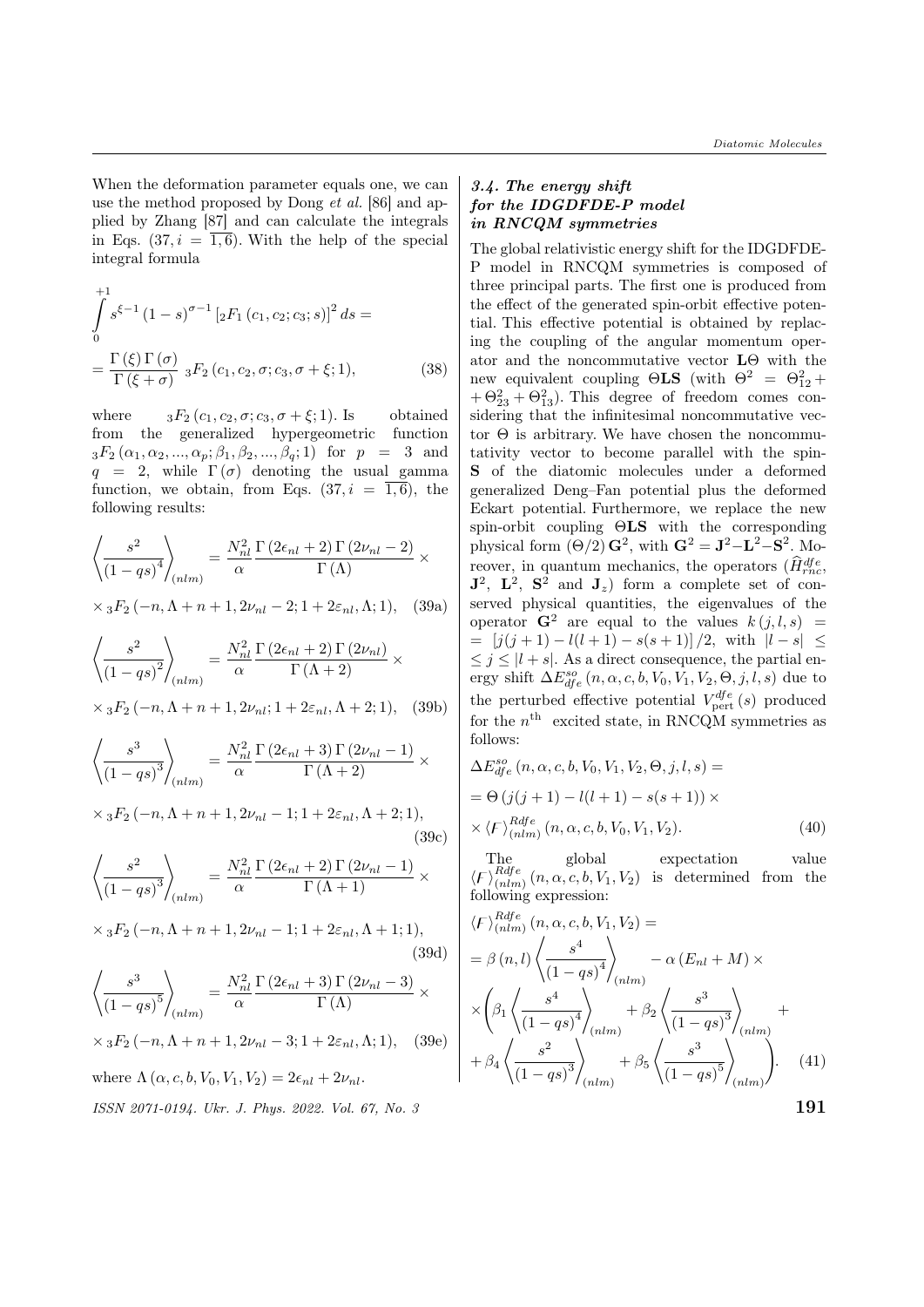The second part is obtained from the magnetic effect of the perturbative effective potential  $V_{\text{pert}}^{dfe}(s)$ under the IDGDFDE-P model. This effective potential is achieved, when we replace both (LΘ and  $\Theta_{12}$ ) by  $(\sigma BL_z \text{ and } \sigma B)$ , respectively. Here, B and  $\sigma$  symbolize the intensity of the magnetic field induced by the effect of a deformation of the space-space geometry and a new infinitesimal noncommutativity parameter so that the physical unit of the original noncommutativity parameter  $\Theta_{12}$  $(\text{length})^2$  is the same unit of  $\sigma B$ . We have also need to apply  $\langle n', l', m' L_z n, l, m \rangle = m \delta_{m'm} \delta_{l'l} \delta_{n'n}$  $(-l' \leq m' \leq l$  and  $-l \leq m \leq l$ ). All of these data allow the discovery of the new energy shift  $\Delta E_{dfe}^{mag}(n, \alpha, c, b, V_0, V_1, V_2, \sigma, m)$  due to the perturbed Zeeman effect which was created by the influence of the IDGDFDE-P model for the  $n<sup>th</sup>$  excited state in RNCQM symmetries as follows:

$$
\Delta E_{dfe}^{mag} (n, \alpha, c, b, V_0, V_1, V_2, \sigma, j, l, s) =
$$
  
=  $\sigma B \langle F \rangle_{(nlm)}^{Rdfe} (n, \alpha, c, b, V_0, V_1, V_2) m.$  (42)

For our purposes, we are interested in finding a new third automatically important symmetry for the IDGDFDE-P model at the zero temperature in the RNCQM symmetries. This physical phenomenon is induced automatically by the influence of a perturbed effective potential  $V_{\text{pert}}^{dfe}(s)$  which is seen in Eq. (35). We discover these important physical phenomena, when our studied system consists of noninteracting particles and is considered a Fermi gas. It is formed from all the particles in their gaseous state (H2, I2, HCl, CH, LiH, and CO) undergoing the rotation with angular velocity  $\Omega$ , if we make the following two simultaneous transformations to ensure that the previous calculations are not repeated:

$$
\Theta \to \chi \Omega \text{ and } \mathbf{L}\Theta \to \chi \mathbf{L}\Omega. \tag{43}
$$

Here,  $\chi$  is just an infinitesimal real proportional constant. We can express the effective potential  $V_{\text{pert}}^{dfe-\text{rot}}(s)$  which induced the rotational movements of the diatomic molecules as follows:

$$
V_{\text{pert}}^{dfe - \text{rot}}(s) = \frac{\beta (n, l) s^4}{(1 - qs)^4} \mathbf{L}\Omega - \alpha \chi (E_{nl} + M) \times
$$
  
 
$$
\times \left( \frac{\beta_1 s^2}{(1 - qs)^2} + \frac{\beta_2 s^3}{(1 - qs)^3} + \frac{\beta_4 s^2}{(1 - qs)^3} + \frac{\beta_5 s^3}{(1 - qs)^5} \right) \mathbf{L}\Omega.
$$
 (44)

To simplify the calculations without compromising physical content, we choose the rotational velocity  $\Omega$ parallel to the  $Oz$  axis. Then we transform the spinorbit coupling to the new physical phenomenon as follows:

$$
\chi k(s) \mathbf{L}\Omega = \chi k(s) \Omega L_z \tag{45}
$$

with  
\n
$$
k(s) = \frac{\beta (n, l) s^4}{(1 - qs)^4} - \alpha (E_{nl} + M) \times
$$
\n
$$
\times \left( \frac{\beta_1 s^2}{(1 - qs)^2} + \frac{\beta_2 s^3}{(1 - qs)^3} + \frac{\beta_4 s^2}{(1 - qs)^3} + \frac{\beta_5 s^3}{(1 - qs)^5} \right).
$$
\n(46)

All of these data allow the discovery of the new energy shift  $\Delta E_{dfe}^{f-{\rm rot}}(n, \alpha, c, b, V_0, V_1, V_2, \chi, m)$  due to the perturbed Fermi gas effect  $V_{\text{pert}}^{dfe-{\text{rot}}}(r)$  which is generated automatically by the influence of the deformed generalized Deng–Fan potential plus the deformed Eckart potential for the  $n<sup>th</sup>$  excited state in RNCQM symmetries as follows:

$$
\Delta E_{dfe}^{f-rot} (n, \alpha, c, b, V_0, V_1, V_2, \chi, m) =
$$
  
=  $\chi \langle F \rangle_{(nlm)}^{Rdfe} (n, \alpha, c, b, V_0, V_1, V_2, V_2) \Omega m.$  (47)

It is worth mentioning that the authors of Refs. [88, 89]studied rotating isotropic and anisotropic harmonically confined ultra-cold Fermi gases in twoand three-dimensional spaces at the zero temperature. But in that study, the rotational term was added to the Hamiltonian operator, in contrast to our case, where this rotation term  $\chi k(s) \mathbf{L}\Omega$  automatically appears due to the large symmetries resulting from the deformation of the space-phase.

#### 4. Results and Discussion

Here, we summarize our obtained results

$$
\Delta E_{dfe}^{so}(n, \alpha, c, b, V_0, V_1, V_2, j, l, s),
$$
  
\n
$$
\Delta E_{dfe}^{mag}(n, \alpha, c, b, V_0, V_1, V_2, m)
$$
  
\nand 
$$
\Delta E_{dfe}^{f-\text{rot}}(n, \alpha, c, b, V_0, V_1, V_2, m)
$$

for the  $n<sup>th</sup>$  excited state due to the spin-orbital coupling, modified Zeeman effect, and perturbed Fermi gas potential induced with  $V_{\text{pert}}^{dfe}(s)$  on the basis of the superposition principle. This allows us to deduce the additive energy shift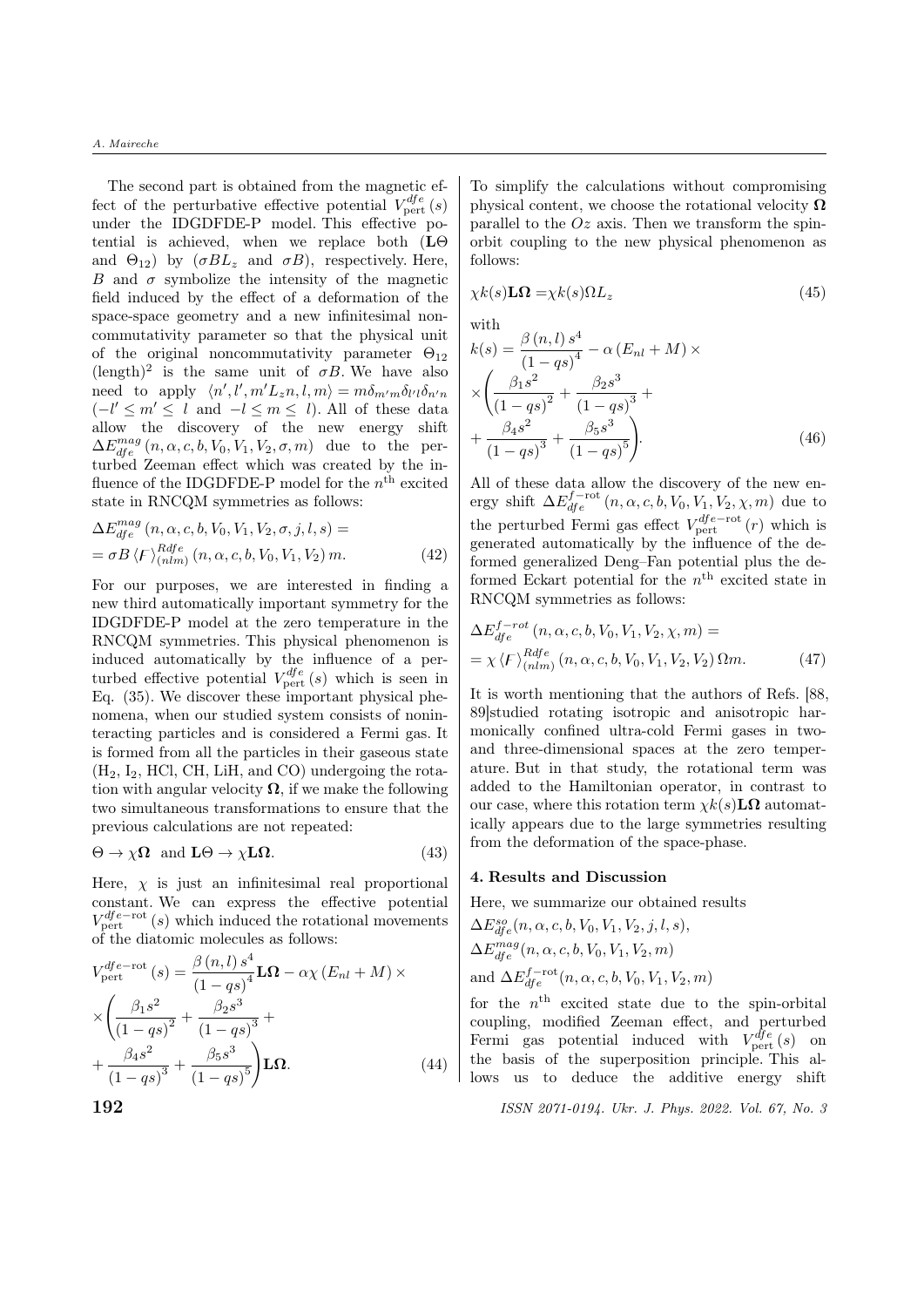$\Delta E_{dfe}^{\text{tot}}(n, \alpha, c, b, V_0, V_1, V_2, j, l, s, m) \equiv \Delta E_{dfe}^{\text{tot}}$  under the influence of the IDGDFDE-P model in RNCQM symmetries as follows:

$$
\Delta E_{dfe}^{\text{tot}} = \langle F \rangle_{(nlm)}^{Rdfe} (n, \alpha, c, b, V_0, V_1, V_2) \times
$$
  
× 
$$
(\Theta k (j, l, s) + \sigma B + m \chi \Omega m).
$$
 (48)

The above results present the global energy shift, which was generated with the effect of noncommutativity properties of the space-space; it depends explicitly on the noncommutativity parameters  $(\Theta, \sigma, \chi)$ , the parameters of the generalized Deng–Fan potential plus deformed Eckart potential  $(\alpha, c, b, V_0, V_1, V_2)$  in addition to the atomic quantum numbers  $(j, l, s, m)$ . We observed that the obtained global effective energy under the deformed generalized Deng–Fan potential plus the deformed Eckart potential has a carry a unit energy, because it is combined with the carrier of energy  $(M^2 - E_{nl}^2)$ . As a direct consequence, the energy  $E_{r-nc}^{dfe}(n, \alpha, c, b, V_0, V_1, V_2, j, l, s, m)$  produced with the IDGDFDE-P model, in the symmetries of RNCQM is the sum of the root quart of the shift energy  $\Delta \left[ E_{dfe}^{f-{\rm rot}}\left( n, \alpha, c, b, V_0, V_1, V_2, \chi, m \right) \right]^{1/2}$  and the relativistic energy  $E_{nl}$  produced by the effect due to the deformed generalized Deng–Fan potential plus the deformed Eckart potential in RQM, as follows:  $df$ <sub>o</sub>

$$
E_{r-nc}^{qfe} (n, \alpha, c, b, V_0, V_1, V_2, V_2, \Theta, \sigma, \chi, j, l, s, m) =
$$
  
= 
$$
E_{nl} + \left[ \begin{array}{c} \langle F \rangle_{(nlm)}^{Rdfe} (n, \alpha, c, b, V_0, V_1, V_2) \\ (\Theta k (j, l, s) + \sigma Bm + m\chi \Omega m) \end{array} \right]^{1/2} . \tag{49}
$$

The relativistic energy  $E_{nl}$  is determined from the energy equation (18). For the ground state and first excited state, the above equation can be reduced to the following form:

$$
E_{r-nc}^{dfe} (n = 0, \alpha, c, b, V_0, V_1, V_2, \Theta, \sigma, \chi, j, l, s, m) =
$$
  
= 
$$
E_{0l} + \left[ \begin{array}{c} \langle F \rangle_{(nlm)}^{Rdfe} (n = 0, \alpha, c, b, V_0, V_1, V_2) \\ (\Theta k (j, l, s) + \sigma Bm + m\chi \Omega m) \end{array} \right]^{1/2}
$$
(50)

and

$$
E_{r-nc}^{dfe} (n = 1, \alpha, c, b, V_0, V_1, V_2, \Theta, \sigma, \chi, j, l, s, m) =
$$
  
= 
$$
E_{1l} + \left[ \begin{array}{c} \langle F \rangle_{(nlm)}^{Rdfe} (n = 1, \alpha, c, b, V_0, V_1, V_2) \\ (\Theta k (j, l, s) + \sigma Bm + m\chi \Omega m) \end{array} \right]^{1/2} . (51)
$$

Equation (49) can describe the relativistic energy of some diatomic molecules such as  $H_2$ ,  $I_2$ , HCl, CH, LiH, and CO under the IDGDFDE-P model in the symmetries of relativistic NC quantum mechanics.

 $\text{ISSN } 2071-0194. \text{ Ukr. J. Phys. } 2022. \text{ Vol. } 67, \text{ No. } 3$  193

#### 4.1. Relativistic particular cases under the IDGDFDE-P model

After examining the bound-state solutions of any lstate deformed Klein–Gordon equation within the IDGDFDE-P model in RNCQM symmetries, our task is now to discuss some particular cases in what follows. By adjusting the potential parameters for each case, some familiar potentials, which are useful for other physical systems, can be obtained.

First: Setting  $V_1$  and  $V_2$  to zero, the potential in Eq. (11) turns to the deformed generalized Deng–Fan potential [8] in RQM symmetries, as follows:

$$
V_{df}(r) = V_0 \left( c - \frac{be^{-\alpha r}}{1 - q e^{-\alpha r}} \right)^2.
$$
\n
$$
(52)
$$

The perturbed effective potential  $V_{\text{pert}}^{dfe}(s)$  in Eq. (35) turns to the perturbed effective potential  $V_{\text{pert}}^{dp}(r)$  in the symmetries of RNCQM as follows:

$$
V_{\text{pert}}^{dfe}(s) = \left(\frac{\beta(n,l) s^4}{(1 - qs)^4} - \alpha \left(E_{nl} + M\right) \times \right)
$$

$$
\times \left(\frac{2V_0 b \cos^2}{(1 - qs)^2} + \frac{\beta_2^n s^3}{(1 - qs)^3}\right) \mathbf{L}\Theta + O\left(\Theta^2\right),\tag{53}
$$

where  $\beta_2^n = 2bV_0cq\alpha - 2V_0b^2\alpha$ . In this case, the additive energy shift  $\Delta E_{df}^{\text{tot}}(n, \alpha, c, b, V_0, j, l, s, m) \equiv$  $\equiv \Delta E_{df}^{\text{tot}}$  under the influence of the modified equally mixed deformed generalized Deng–Fan potential in RNCQM symmetries is determined from the following formula:

$$
\Delta E_{mp}^{\text{tot}} = \langle F \rangle_{(nlm)}^{RDF} (n, \alpha, c, b, V_0) \times
$$
  
 
$$
\times (\Theta k (j, l, s) + \sigma B + m \chi \Omega m). \tag{54}
$$

Thus, the corresponding global expectation value  $\langle F \rangle_{(nlm)}^{RDF}(n, \alpha, c, b, V_0)$  is determined from the following expression:

$$
\langle F \rangle_{(nlm)}^{RDF} (n, \alpha, c, b, V_0) =
$$
  
=  $\beta(n, l) \left\langle \frac{s^2}{(1 - qs)^4} \right\rangle_{(nlm)} - \alpha (E_{nl} + M) \times$   
 $\times \left( 2V_0 b c \alpha \left\langle \frac{s^2}{(1 - qs)^2} \right\rangle_{(nlm)} +$   
 $+ \beta_2^n \left\langle \frac{s^3}{(1 - qs)^3} \right\rangle_{(nlm)} \right).$  (55)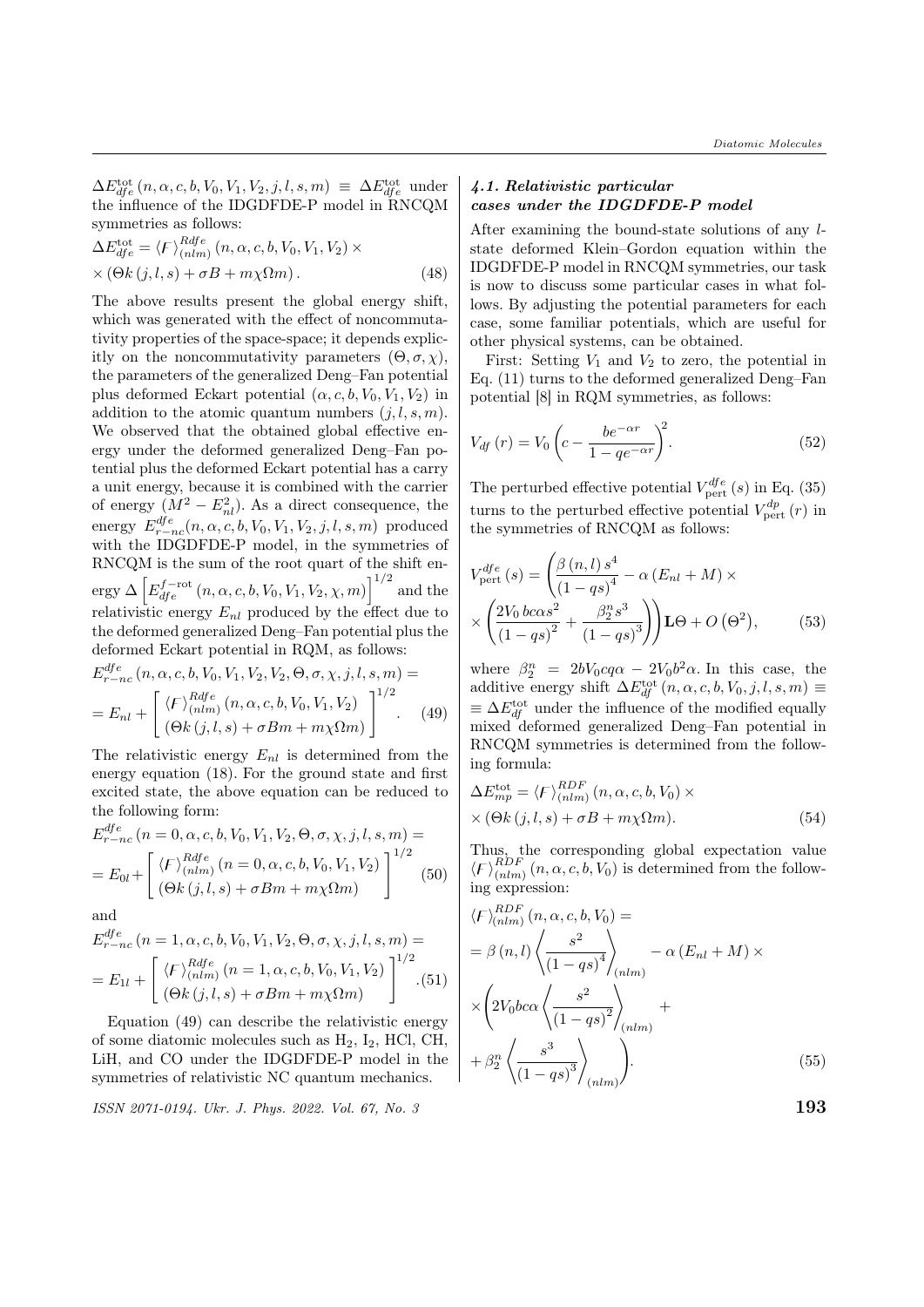The new relativistic energy in Eq. (49) reduces to the new energy  $E^{dp}_{r-nc}(n, \alpha, c, b, V_0, \Theta, \sigma, \chi, j, l, s, m)$ under the new deformed generalized Deng–Fan potential in RNCQM, as follows:

$$
E_{r-nc}^{df}(n, \alpha, c, b, V_0, \Theta, \sigma, \chi, j, l, s, m) =
$$
  
= 
$$
E_{nl}^{dp} + \left[ \begin{array}{l} \langle F \rangle_{(nlm)}^{RDF}(n, \alpha, c, b, V_0) \\ (\Theta k(j, l, s) + \sigma Bm + m\chi \Omega m) \end{array} \right]^{1/2}.
$$
 (56)

Making the corresponding parameter replacements in Eq. (18), we obtain the energy equation for the deformed generalized Deng–Fan potential in the Klein– Gordon theory with equally mixed potentials, in RQM symmetries as:

$$
\varepsilon_{nl}^{q} = \frac{4V_0 bc \left(E_{nl}^{dp} + M\right) / \alpha^2}{\Upsilon_3} - \frac{4V_0 bc \left(E_{nl}^{dp} + M\right) / \alpha^2}{\Upsilon_3} - \frac{n^2 \sqrt{q^2 + 4\left(\frac{2\left(E_{nl}^{dp} + M\right) V_0 b^2}{\alpha^2} + l\left(l+1\right)\right)}}{\Upsilon_3}, \qquad (57)
$$

where

$$
-\alpha^2 \varepsilon_{nl}^2 = M^2 - E_{nl}^{dp2} - 2 \left( E_{nl}^{dp} + M \right) V_0 c^2
$$
 and

and

$$
\Upsilon_3 = q (2n + 1) +
$$
  
+ 
$$
\sqrt{q^2 + 4 \left( \frac{2 \left( E_{nl}^{dp} + M \right) V_0 b^2}{\alpha^2} + l (l + 1) \right)}.
$$

Second: Setting  $V_0$  to be zero, the potential in Eq. (11) turns to the deformed Eckart potential in RQM symmetries, as follows:

$$
V_{ep}(r) = -\frac{V_1 e^{-\alpha r}}{1 - q e^{-\alpha r}} + \frac{V_2 e^{-\alpha r}}{(1 - q e^{-\alpha r})^2}.
$$
 (58)

The perturbed effective potential  $V_{\text{pert}}^{dfe}(s)$  in Eq. (35) turns to the perturbed effective potential  $V_{\text{pert}}^{ep}(r)$  in the symmetries of RNCQM as follows:

$$
V_{\text{pert}}^{ep}(s) = \left(\frac{\alpha^4 l (l+1) s^4}{(1 - qs)^4} - \alpha (E_{nl} + M) \times \right)
$$

$$
\times \left(\frac{V_1 \alpha s^2}{(1 - qs)^2} + \frac{V_1 q \alpha s^3}{(1 - qs)^3} - \right)
$$

$$
-\frac{V_2 \alpha s^2}{\left(1-qs\right)^3} - \frac{V_2 q \alpha s^3}{\left(1-qs\right)^5} \bigg) \mathbf{L} \Theta + O\left(\Theta^2\right). \tag{59}
$$

In this case, the additive energy shift  $\Delta E_{ep}^{\text{tot}}(n, \alpha, V_1, V_2, j, l, s, m)$  under the influence of the modified equally mixed new deformed Eckart potential in RNCQM symmetries is determined from the following formula:

$$
\Delta E_{ep}^{\text{tot}}(n, \alpha, V_1, V_2, \Theta, \sigma, \chi, j, l, s, m) =
$$
  
=  $\langle F \rangle_{(nlm)}^{REP}(n, \alpha, V_1, V_2) \times$   
 $\times (\Theta k(j, l, s) + \sigma B + m \chi \Omega m).$  (60)

Thus, the corresponding global expectation value  $\langle F \rangle_{(nlm)}^{REF}(n, \alpha, V_1, V_2)$  is determined from the following expression:

$$
\langle F \rangle_{(nlm)}^{REF} (n, \alpha, V_1, V_2) =
$$
\n
$$
= \alpha^4 l (l+1) \left\langle \frac{s^2}{(1 - qs)^4} \right\rangle_{(nlm)} - \alpha^2 (E_{nl} + M) \times
$$
\n
$$
\times \left( V_1 \left\langle \frac{s^2}{(1 - qs)^2} \right\rangle_{(nlm)} + qV_1 \left\langle \frac{s^3}{(1 - qs)^3} \right\rangle_{(nlm)} - V_2 \left\langle \frac{s^2}{(1 - qs)^3} \right\rangle_{(nlm)} - qV_2 \left\langle \frac{s^3}{(1 - qs)^5} \right\rangle_{(nlm)} \right). \tag{61}
$$

The new relativistic energy in Eq. (49) reduces to the new energy  $E^{ep}_{r-nc}(n, \alpha, V_1, V_2, \Theta, \sigma, \chi, j, l, s, m)$  under new deformed Eckart potential in RNCQM, as follows:

$$
E_{r-nc}^{ep}(n, \alpha, V_1, V_2, \Theta, \sigma, \chi, \Theta, \sigma, \chi, j, l, s, m) =
$$
  
= 
$$
E_{nl}^{ep} + \left[ \begin{array}{c} \langle F \rangle_{(nlm)}^{EP}(n, \alpha, V_1, V_2) \\ (\Theta k (j, l, s) + \sigma Bm + m\chi \Omega m) \end{array} \right]^{1/2}.
$$
 (62)

Making the corresponding parameter replacements in Eq. (18), we obtain the energy equation for the deformed Eckart potential in the Klein–Gordon theory with equally mixed potentials, in RQM symmetries, as:

$$
\sqrt{\left(E_{nl}^{ep2} - M^2\right)/\alpha^2} =
$$
\n
$$
= \frac{2V_1 \left(E_{nl}^{ep} + M\right)/\alpha^2 - 2V_1 \left(E_{nl}^{ep} + M\right)/\alpha^2}{q \left(2n + 1\right) + \sqrt{q^2 + 8q \left(E_{nl}^{ep} + M\right)V_2/\alpha^2 + 4l \left(l + 1\right)}} -
$$
\n
$$
- \frac{n^2 \sqrt{q^2 + 8q \left(E_{nl}^{ep} + M\right)V_2/\alpha^2 + 4l \left(l + 1\right)}}{q \left(2n + 1\right) + \sqrt{q^2 + 8q \left(E_{nl}^{ep} + M\right)V_2/\alpha^2 + 4l \left(l + 1\right)}}.
$$
\n(63)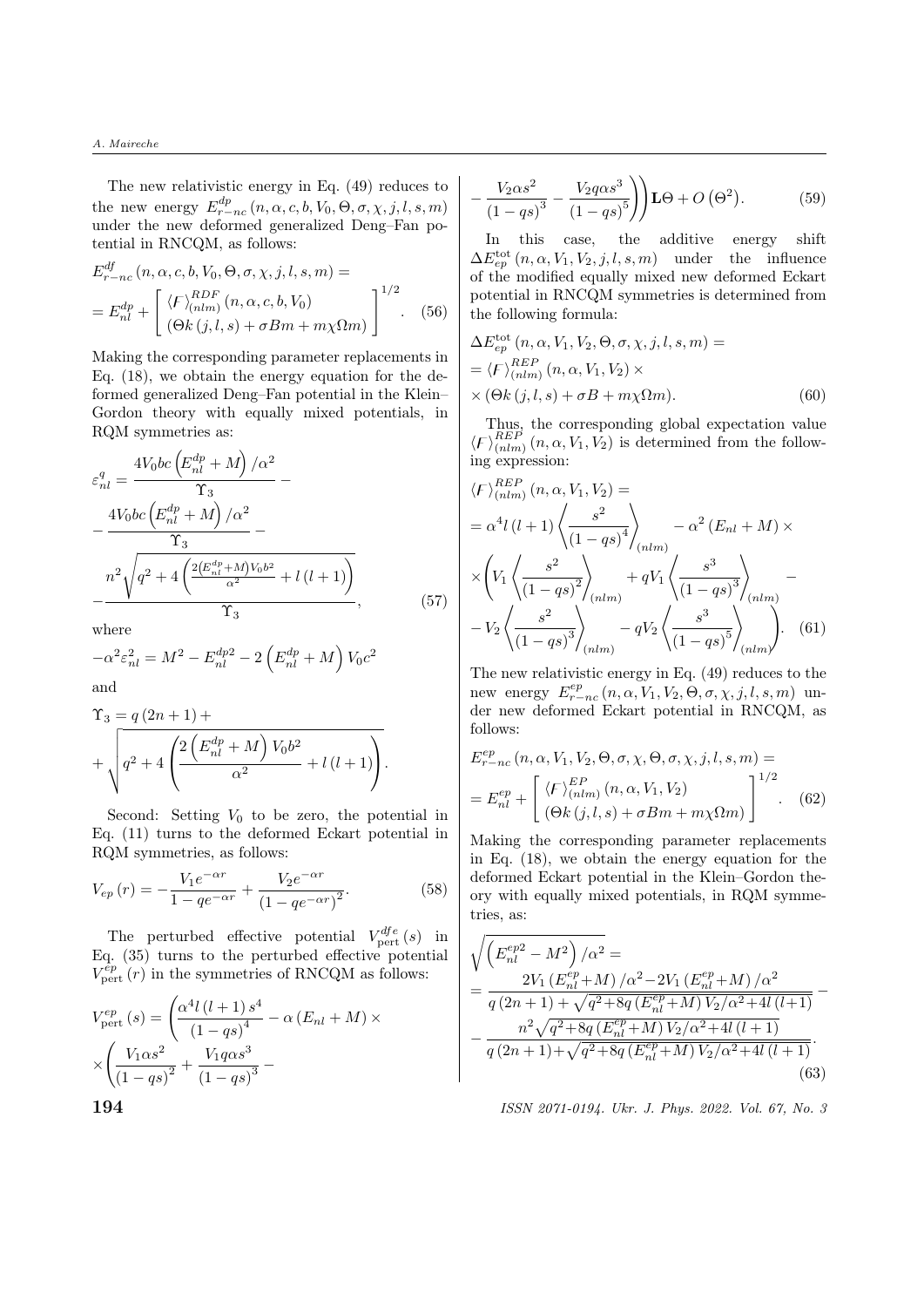#### 5. Nonrelativistic Spectrum under the IDGDFDE-P Model

In this section, we want to derive the nonrelativistic spectrum, which is produced by the effect of the IDGDFDE-P model for diatomic molecules such as  $H_2$ ,  $I_2$ , HCl, CH, LiH, and CO. From Eqs. (1) and (11), we can write this potential in the nonrelativistic noncommutative three-dimensional real space for NRNCQM symmetries as follows:

$$
V_{nc}^{dfe}(r) = V_0 \left( c - \frac{be^{-\alpha r}}{1 - q e^{-\alpha r}} \right) - \frac{V_1 e^{-\alpha r}}{1 - q e^{-\alpha r}} +
$$

$$
+ \frac{V_2 e^{-\alpha r}}{(1 - q e^{-\alpha r})^2} + V_{nr-pert}^{dfe}(r).
$$
(64)

Here,  $V_{\text{pert}}^{dfe}(r)$  is the perturbative potential in nonrelativistic noncommutative three-dimensional real space with NRNCQM symmetries:

$$
V_{nr-\text{pert}}^{dfe}(r) = \frac{l(l+1)}{r^4} \mathbf{L}\Theta - \frac{\partial V_{nc}^{dfe}(r)}{\partial r} \frac{\mathbf{L}\Theta}{2r} + O\left(\Theta^2\right).
$$
\n(65)

The first term in Eq. (65) is caused by the centrifuge term  $\frac{l(l+1)}{r_{nc}^2}$  in NRNCQM (Eq. (26)), which equals the usual centrifuge term  $\frac{l(l+1)}{r^2}$  plus the perturbative centrifugal term  $\frac{l(l+1)}{r^4} \mathbf{L}\Theta$ , whereas the second term is caused by the effect of the deformed generalized Deng-Fan potential. We used the Greene–Aldrich approximation type for a short-range potential, which is an excellent approximation to the centrifugal term for the Eckart potential, and we calculated  $\frac{\partial V_{nc}^{dfe}(r)}{\partial r}$ (see Eq.  $(31)$ . Now, substituting Eq.  $(26)$  into Eq.  $(65)$ and applying the approximation in Eq. (33), we get the perturbative potential created with the effect of the IDGDFDE-P model in NRNCQM symmetries as follows:

$$
V_{nr-\text{pert}}^{dfe} (r) = \left(\frac{\beta (n, l) s^4}{(1 - qs)^4} - \frac{1}{2} \left(\frac{\beta_1 s^2}{(1 - qs)^2} + \frac{\beta_2 s^3}{(1 - qs)^3} + \frac{\beta_4 s^2}{(1 - qs)^3} + \frac{\beta_5 s^3}{(1 - qs)^5}\right)\right) \mathbf{L}\Theta + O\left(\Theta^2\right).
$$
 (66)

To find the nonrelativistic energy corrections produced by the perturbative potential  $V_{nr-pert}^{dfe}(s)$ ,

ISSN 2071-0194. Ukr. J. Phys. 2022. Vol. 67, No. 3  $195$ 

we need to know the expectation values of  $s^2$  $\frac{s^2}{(1-qs)^4}, \frac{s^2}{(1-q)}$  $\frac{s^2}{(1-qs)^2}, \frac{s^3}{(1-q)}$  $\frac{s^3}{(1-qs)^3}, \frac{s^2}{(1-q)}$  $\frac{s^2}{(1-qs)^3}$  and  $\frac{s^3}{(1-qs)^3}$  $\frac{s^{\circ}}{(1-qs)^5}$ . We get the corresponding global expectation values  $\langle F \rangle_{(nlm)}^{NRdfe}$  $\binom{N}{n}$  (n,  $\alpha$ , c, b,  $V_0$ ,  $V_1$ ,  $V_2$ ) by using the expectations values obtained in Eqs. (39a), (39b), (39c),  $(39d)$ , and  $(39e)$  for the *n*-th excited state:

$$
\langle F \rangle_{(nlm)}^{NRdfe} (n, \alpha, c, b, V_0, V_1, V_2) =
$$
  
=  $\beta (n, l) \left\langle \frac{s^4}{(1 - qs)^4} \right\rangle_{(nlm)} -$   
 $- \frac{1}{2} \left( \beta_1 \left\langle \frac{s^4}{(1 - qs)^4} \right\rangle_{(nlm)} + \beta_2 \left\langle \frac{s^3}{(1 - qs)^3} \right\rangle_{(nlm)} +$   
 $+ \beta_4 \left\langle \frac{s^2}{(1 - qs)^3} \right\rangle_{(nlm)} + \beta_5 \left\langle \frac{s^3}{(1 - qs)^5} \right\rangle_{(nlm)} \right).$  (67)

By following the same physical methodology that we devoted in our relativistic previous study, the energy corrections

 $\Delta E_{dfe}^{nr}(n, \alpha, c, b, V_0, V_1, V_2, \Theta, \sigma, \chi, j, l, s, m)$ 

for the  $n<sup>th</sup>$  excited state due to the spin-orbit coupling, modified Zeeman effect, and nonrelativistic perturbed Fermi gas potential which induced under the influence of the IDGDFDE-P model in NRNCQM symmetries as follows:

$$
\Delta E_{dfe}^{nr} (n, \alpha, c, b, V_0, V_1, V_2, \Theta, \sigma, \chi, j, l, s, m) =
$$
  
=  $\langle F \rangle_{(nlm)}^{NRdfe} (n, \alpha, c, b, V_1, V_2) (\Theta k (j, l, s) +$   
+  $\sigma B + m \chi \Omega m).$  (68)

As a direct consequence, the new nonrelativistic energy  $E_{nr-nc}^{dfe}(n, \alpha, c, b, V_0, V_1, V_2, \Theta, \sigma, \chi, j, l, s, m)$ produced within the IDGDFDE-P model, in the symmetries of NRNCQM for the  $n<sup>th</sup>$  generalized excited states, the sum of the energy corrections  $\Delta E_{dfe}^{nr}$   $(n, \alpha, c, b, V_0, V_1, V_2, \Theta, \sigma, \chi, j, l, s, m)$  plus the nonrelativistic energy  $E_{nl}^{nr}$  produced with the main part of the potential (the deformed generalized Deng–Fan potential plus the deformed Eckart potential) in NRQM as follows:

$$
E_{nr-nc}^{dfe}(n, \alpha, c, b, V_0, V_1, V_2, \Theta, \sigma, \chi, j, l, s, m) =
$$
  
= 
$$
E_{nl}^{nr} + \langle F \rangle_{(nlm)}^{NRdfe}(n, \alpha, c, b, V_0, V_1, V_2) \times
$$
  

$$
\times (\Theta k(j, l, s) + \sigma Bm + \chi \Omega m).
$$
 (69)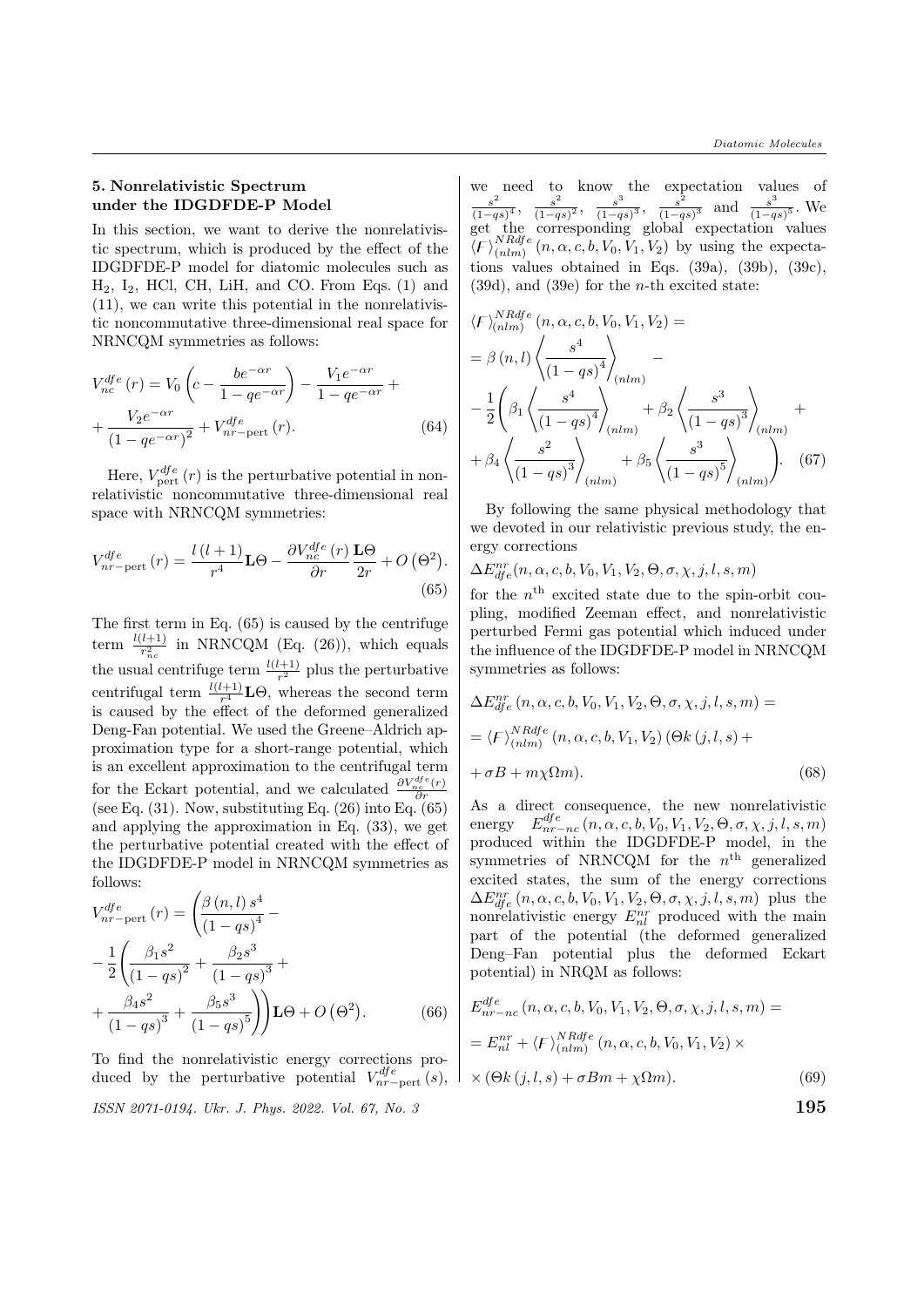The nonrelativistic energy  $E_{nl}^{nr}$  due to the effect of the deformed generalized Deng–Fan potential plus the deformed Eckart potential is determined directly from the work Awoga et al. [31] given by:

$$
E_{nl}^{nr} = -\frac{\alpha^2}{2M} \left[ \frac{(2M/\alpha^2) (2bcV_0 + l(l+1)) + 2Mb^2V_0}{2q^2\alpha^2 (n + \sigma_q)} - \frac{n + \sigma_q}{2} \right]^2 + c^2V_0,
$$
\n(70)

with  $\sigma_q = \frac{1}{2} \left[ 1 + \sqrt{1 + 4(2Mb^2V_0/q^2\alpha^2 + \beta/q)} \right]$  and  $\beta = \frac{2M}{\alpha^2} [(V_2 + l(l+1))]$ . Now, considering composite systems such as molecules made of  $N = 2$  particles of masses  $m_n (n = 1, 2)$  in the frame of a noncommutative algebra, it is worth to account for the features of descriptions of the systems in the space. In NRQM symmetries, it was obtained that composite systems with different masses are described with different noncommutative parameters [90–93]:

$$
\left[\hat{x}_{\mu}^{(\mathbf{S},\mathbf{H},\mathbf{I})};\hat{x}_{\nu}^{(\mathbf{S},\mathbf{H},\mathbf{I})}\right]=i\theta_{\mu\nu}^{c},\tag{71}
$$

where the noncommutativity parameter  $\theta_{\mu\nu}^c$  is given by:

$$
\theta_{\mu\nu}^{c} = \sum_{n=1}^{2} \mu_n^2 \,\theta_{\mu\nu}^{(n)},\tag{72}
$$

with  $\mu_n = \frac{m_n}{\sum_{n=1}^{n} m_n}$ , the indices  $(n = 1,2)$  label the particle, and  $\theta_{\mu\nu}^{(n)}$  is the parameter of noncommutativity, corresponding to the particle of mass  $m_n$ . Note that, in the case of a system of two particles with the same mass  $m_1 = m_2$  such as the homogeneous (H<sub>2</sub> and I<sub>2</sub>) diatomic molecules, the parameter  $\theta_{\mu\nu}^{(n)} = \theta_{\mu\nu}$ . Thus, the two parameters  $\Theta$  and  $\sigma$  which appear in Eq. (69) are changed to the new form:

$$
\Theta^{c2} = \left(\sum_{n=1}^{2} \mu_n^2 \Theta_{12}^{(n)}\right)^2 + \left(\sum_{n=1}^{2} \mu_n^2 \Theta_{23}^{(n)}\right)^2 + \left(\sum_{n=1}^{2} \mu_n^2 \Theta_{13}^{(n)}\right)^2,
$$
\n
$$
\sigma^{c2} = \left(\sum_{n=1}^{2} \mu_n^2 \sigma_{12}^{(n)}\right)^2 + \left(\sum_{n=1}^{2} \mu_n^2 \sigma_{23}^{(n)}\right)^2 + \left(\sum_{n=1}^{2} \mu_n^2 \sigma_{13}^{(n)}\right)^2
$$
\n(73)

and

$$
\chi^{c2} = \left(\sum_{n=1}^{2} \mu \chi_{12}^{(n)}\right)^2 + \left(\sum_{n=1}^{2} \mu \chi_{23}^{(n)}\right)^2 + \left(\sum_{n=1}^{2} \mu \chi_{13}^{(n)}\right)^2.
$$
 (75)

As was mentioned above, in the case of a system of two particles with the same mass  $m_1$  =  $= m_2$  such as the homogeneous (H<sub>2</sub> and I<sub>2</sub>) diatomic molecules,  $\Theta_{\mu\nu}^{(n)} = \Theta_{\mu\nu}$  and  $\sigma_{\mu\nu}^{(n)} = \sigma_{\mu\nu}$ . Finally, we can generalize the nonrelativistic global energy  $E_{nr-nc}^{dfe}(n, \alpha, c, b, V_0, V_1, V_2, \Theta^c, \sigma^c, \chi^c, j, l, s, m)$ within the IDGDFDE-P model considering that composite systems with different masses are described with different noncommutative parameters for the diatomic HCl, CH, LiH, and CO as:

$$
E_{nr-nc}^{dfe}(n, \alpha, c, b, V_0, V_1, V_2, \Theta^c, \sigma^c, \chi^c j, l, s, m) =
$$
  
= 
$$
E_{nl}^{nr} + \langle F \rangle_{(nlm)}^{NRdfe}(n, \alpha, c, b, V_0, V_1, V_2) \times
$$
  

$$
\times (\Theta^c k(j, l, s) + \sigma^c B + m\chi^c \Omega m).
$$
 (76)

We now take a look at the special cases. This is done by adjusting the constants in the studied potential.

First: Modified Hulthén potential. If we make the choice  $V_0 = V_2 = c = 0$  and  $q = 1$ , the perturbative potential created with the effect of the IDGDFDE-P model in NRNCQM symmetries reduces to the perturbative potential for the modified Hulthén potential as follows:

$$
V_{nr-pert}^{dfe}(s) = \left(\frac{\left(\alpha^4 l (l+1) - 2\alpha^2 (E_{nl} + M) V_0 b^2\right) s^4}{(1-s)^4} - \frac{V_1 \alpha}{2} \left(\frac{s^2}{(1-s)^2} + \frac{s^3}{(1-s)^3}\right)\right) \mathbf{L}\Theta + O\left(\Theta^2\right). \tag{77}
$$

The new relativistic energy in Eq. (69) reduces to the new energy  $E^{ep}_{nr-nc}(n, \alpha, V_1, V_2, \Theta, \sigma, \chi, j, l, s, m)$  for the new modified Hulthén potential in NRNCQM, as follows:

$$
E_{nr-nc}^{dfe}(n, \alpha, b, V_1, \Theta, \sigma, \chi, j, l, s, m) =
$$
  
= 
$$
-\frac{\alpha^2}{2M} \left[ \frac{2MV_1}{\alpha^2 (n+l+1)} - \frac{n+l+1}{2} \right]^2 +
$$
  
+ 
$$
\langle F \rangle_{(nlm)}^{NRHP}(n, \alpha, b, V_1) (\Theta k(j, l, s) + \sigma B + m \chi \Omega m).
$$
(78)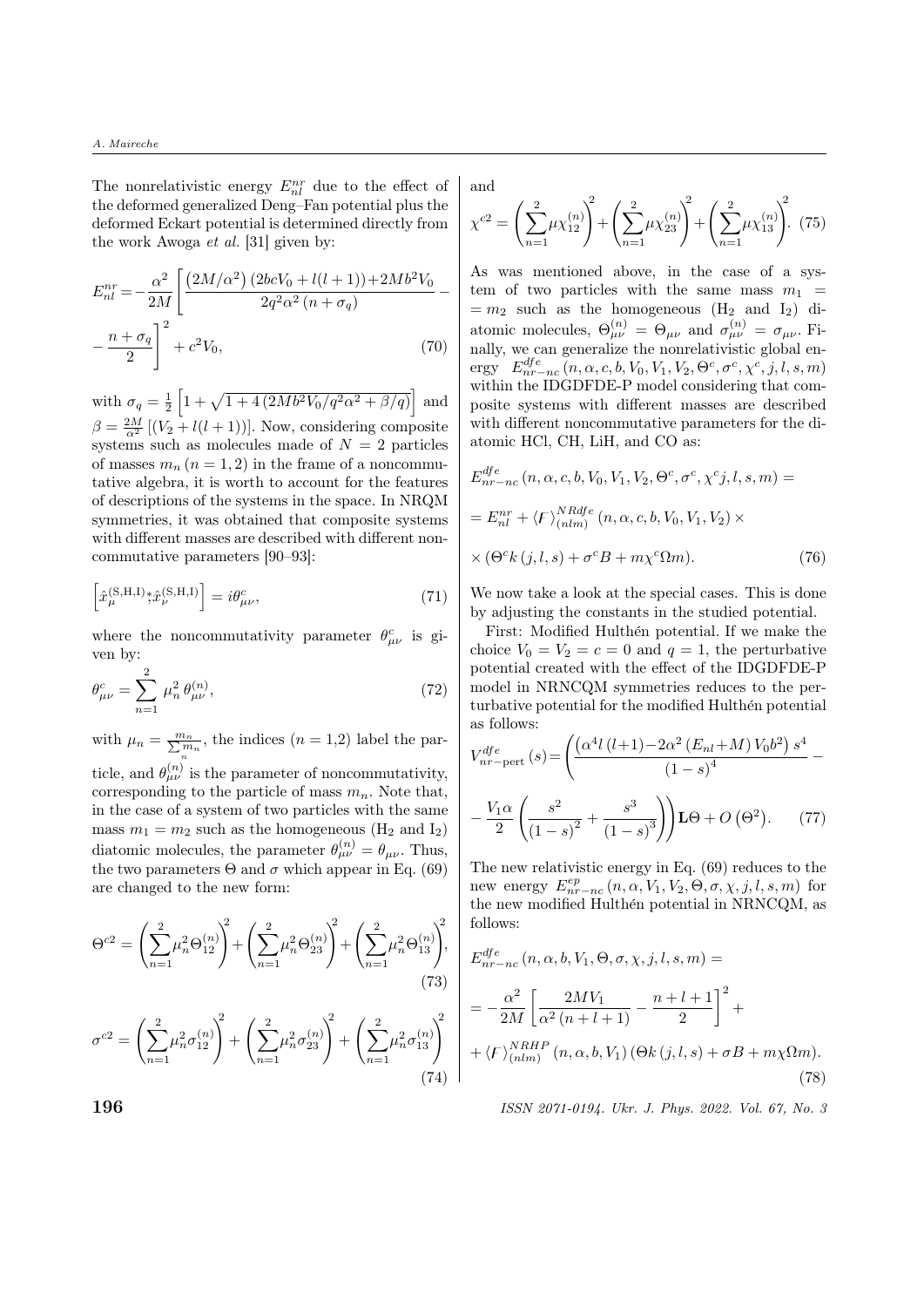The corresponding global expectation value  $\langle F \rangle_{(nlm)}^{NRHP}(n, \alpha, b, V_1)$  is determined from the following expression:

$$
\langle F \rangle_{(nlm)}^{NRHP} (n, \alpha, b, V_1) =
$$
\n
$$
= \left( -2\alpha^2 \left( E_{nl} + M \right) V_0 b^2 \right) \left\langle \frac{s^2}{\left( 1 - s \right)^4} \right\rangle_{(nlm)} -
$$
\n
$$
- \frac{V_1 \alpha}{2} \left( \left\langle \frac{s^2}{\left( 1 - s \right)^2} \right\rangle_{(nlm)} + \left\langle \frac{s^3}{\left( 1 - q \right)^3} \right\rangle_{(nlm)} \right) \tag{79}
$$

with  $\sigma_q^h = \frac{1}{2} \left[ 1 + \sqrt{1 + \frac{8M}{\alpha^2} (V_2 + l(l+1))} \right]$ .

Second: If we make the choice  $V_1 = V_2 = c = 0$ and  $q = 1$ , the perturbative potential created with the effect of the IDGDFDE-P model in NRNCQM symmetries reduces to the perturbative potential for the modified Manning–Rosen potential as follows:

$$
V_{\text{pert}}^{mrp}(s) = \left(\frac{\left(\alpha^4 l \left(l+1\right) + 2\alpha^2 \left(E_{nl} + M\right) V_0 b^2\right) s^4}{\left(1 - s\right)^4} + \frac{V_0 b^2 \alpha s^3}{\left(1 - s\right)^3}\right) \text{LO} + O\left(\Theta^2\right). \tag{80}
$$

The new relativistic energy in Eq. (69) reduces to the new energy  $E_{nr-nc}^{mrp}$   $(n, \alpha, b, V_0, \Theta, \sigma, \chi, j, l, s, m)$ for a new modified Manning–Rosen potential in NRNCQM, as follows:

$$
E_{nr-nc}^{mrp} (n, \alpha, b, V_0, \Theta, \sigma, \chi, j, l, s, m) =
$$
  
= 
$$
-\frac{\alpha^2}{2M} \left[ \frac{M b^2 V_0}{\alpha^2 (n + \rho)} - \frac{n + \rho}{2} \right]^2 +
$$
  
+ 
$$
\langle F \rangle_{(nlm)}^{NRMRP} (n, \alpha, b, V_0) \times
$$
  

$$
\times (\Theta k (j, l, s) + \sigma B m + \chi \Omega m),
$$
 (81)

with  $\rho = \frac{1}{2} \left[ 1 + \sqrt{(2l+1)^2 + 8Mb^2V_0/\alpha^2} \right],$ and the corresponding global expectation value  $\langle F \rangle_{(nlm)}^{NRMRP}$   $(n, \alpha, b, V_0)$  is determined from the following expression:

$$
\langle F \rangle_{(nlm)}^{NRMRP} (n, \alpha, b, V_0) = \left\langle \frac{s^2}{(1-s)^4} \right\rangle_{(nlm)} \times \left\langle \frac{\alpha^4 l (l+1)}{+2\alpha^2 (E_{nl} + M) V_0 b^2} \right\rangle + V_0 b^2 \alpha \left\langle \frac{s^3}{(1-s)^3} \right\rangle_{(nlm)}.
$$
\n(82)

ISSN 2071-0194. Ukr. J. Phys. 2022. Vol. 67, No. 3  $197$ 

The KGE is the most well-known relativistic wave equation describing spin-zero particles, but its extension in RNCQM symmetries, DKGE, under the improved deformed generalized Deng–Fan potential plus the deformed Eckart potential has a physical behavior similar to the Duffin–Kemmer equation for mesons with spin. It can describe the dynamic state of a particle with spin one in the symmetries of relativistic noncommutative quantum mechanics. This is one of the most important new results of this research. Worthwhile, it is better to mention that, for the two simultaneous limits  $(\Theta, \sigma, \chi)$ and  $(\Theta^c, \sigma^c, \chi^c) \to (0, 0, 0)$ , we recover the results in Refs. [12, 31].

#### 6. Summary and Conclusions

In this work, we have found the approximate boundstate solutions of DRKGE and DNRSE using the tool of Bopp's shift and standard perturbation theory methods of the improved deformed generalized Deng–Fan potential plus the deformed Eckart potential in both relativistic and nonrelativistic regimes, which correspond to high- and low-energy physics. We have employed the improved approximation scheme to deal with the centrifugal term to obtain the new relativistic bound-state solutions  $E_{r-nc}^{dfe}(n, \alpha, c, b, V_0, V_1, V_2, V_2, \Theta, \sigma, \chi, j, l, s, m)$  corresponding to the generalized  $n<sup>th</sup>$  excited states that appear as a sum of the total energy shift  $\Delta E_{dfe}^{\text{tot}}$  and the relativistic energy  $E_{nl}$  of the deformed generalized Deng–Fan potential plus the deformed Eckart potential. Furthermore, we have obtained the new nonrelativistic global energy  $E_{nr-nc}^{dfe}(n, \alpha, c, b, V_0, V_1, V_2, \Theta, \sigma, \chi, j, l, s, m)$  of some diatomic molecules such as N2, I2, HCl, CH, LiH, and CO in the NRNCQM symmetries as a sum of the nonrelativistic energy [see Eq. (69)] and the perturbative corrections  $\Delta E_{dfe}^{nr}$   $(n, \alpha, c, b, V_0, V_1, V_2, \Theta, \sigma, \chi, j, l, s, m)$  [see Eq. (68)]. The new relativistic and nonrelativistic energies appear as a function of the discrete atomic quantum numbers  $(n, j, l, s, m)$ , the potential parameters  $(\alpha, c, b, V_0, V_1, V_2)$  in addition to three noncommutativity parameters  $(\Theta, \sigma, \chi)$ . This behavior under study is similar to that of a physical system that is affected by three infinitesimal external influences in comparison to the main potential effect (generalized Deng–Fan potential plus the deformed Eckart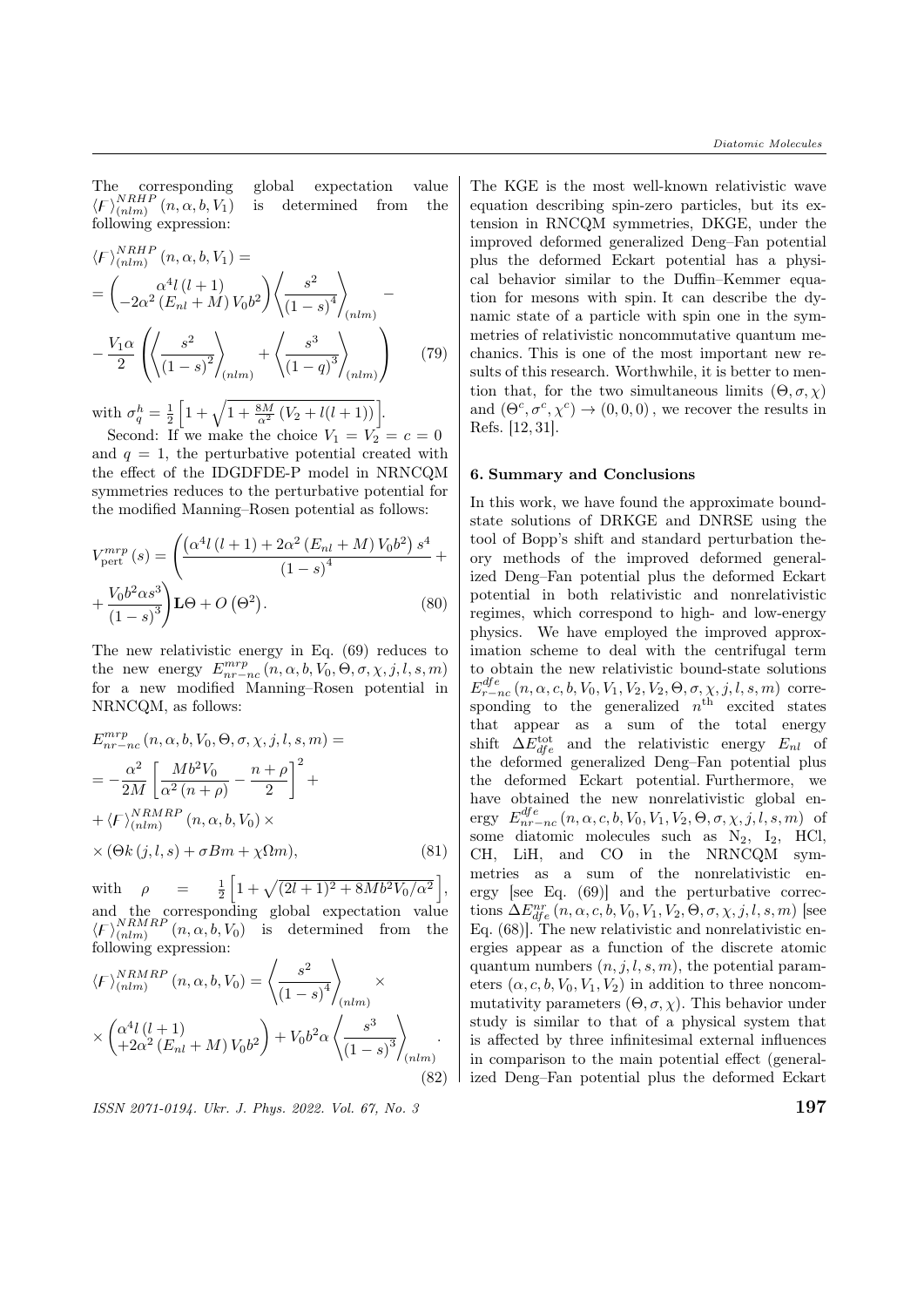potential). But in our case, these effects appear automatically as a result of the new deformation of the space-space which is presented in Eqs. (3) and (4). Moreover, we have applied our results to composite systems such as molecules made of  $N = 2$  particles of masses  $m_n$  ( $n = 1, 2$ ). We have also dealt with some related special cases in relativistic and nonrelativistic cases. We have observed that the DRKGE under the improved deformed generalized Deng–Fan potential plus the deformed Eckart potential model becomes similar to the Duffin–Kemmer equation for mesons with spin  $s$ . It can describe a dynamic state of the particle with spin one in the symmetries of RNCQM. It is worth mentioning that, in all cases where we apply the two simultaneous limits  $(\Theta, \sigma, \chi)$ and  $(\Theta^c, \sigma^c, \chi^c) \rightarrow (0, 0, 0)$ , the ordinary physical quantities are recovered. Furthermore, our research findings could also be applied to atomic physics, vibrational and rotational spectroscopies, mass spectra, nuclear physics, and other applications. Finally, given the effectiveness of the methods that we followed in achieving our goal in this research, we advise researchers to apply the same methods to delve more deeply into other potentials in the relativistic or nonrelativistic regime.

This work has been partially supported by AMHESR and DGRSDT under project No. B00L02UN280120180001 and by the Laboratory of Physics and Material Chemistry, University of M'sila ALGERIA. I would be grateful to the referees for their constructive feedback, as they strive to improve, enrich, and develop our work.

- 1. P.M. Morse. Diatomic molecules according to the wave mechanics. II. Vibrational levels. Phys. Rev. 34, 57 (1929).
- 2. H. Yukawa. On the interaction of elementary particles. I. Proc. Phys. Math. Soc. Japan 17, 48 (1935).
- 3. N. Hatami, M.R. Setare. Analytical solutions of the Klein– Gordon equation for Manning–Rosen potential with centrifugal term through Nikiforov–Uvarov method. Ind. J. Phys. 91 (10), 1229 (2017).
- 4. C. Berkdemir, A. Berkdemir, R. Sever. Editorial note: Polynomial solutions of the Schrödinger equation for the generalized Woods–Saxon potential. Phys. Rev. C 72, 027001 (2005)]; Phys. Rev. C 74 (3) (2006).
- 5. A. Arda, R. Sever. Bound state of the Klien–Gordon equation for Wood–Saxon potential dependent mass. Int. J. Mod. Phys. C, 19 (05), 763 (2008).
- 6. M.G. Mirand, G.H. Sun, S.H. DONG. The solution of the second Pöschl–Tellerlike potential by Nikiforov–Uvarov method. Int. J. Mod. Phys. E 19 (01), 123 (2010).
- 7. S.M. Ikhdair, B.J. Falaye. Approximate analytical solutions to relativistic and nonrelativistic Pöschl–Teller potential with its thermodynamic properties. Chem. Phys. 421, 84 (2013).
- 8. S.H. Dong. Relativistic treatment of spinless particles subject to a rotating Deng–Fan oscillator. Commun. Theor. Phys. 55 (6), 969 (2011).
- 9. S.M. Ikhdair, R. Sever. Any l-state improved quasi-exact analytical solutions of the spatially dependent mass Klein– Gordon equation for the scalar and vector Hulthén potentials. Phys. Scr. 79 (3), 035002 (2009).
- 10. S.M. Ikhdair, C. Berkdemir, R. Sever. Spin and pseudospin symmetry along with orbital dependency of the Dirac– Hulthén problem. Appl. Math. Comput. 217 (22), 9019 (2011).
- 11. Z.H. Deng, Y.P. Fan. A potential function of diatomic molecules. Shandong Univ. J. 7, 162 (1957).
- 12. N.A. Hatami, J. Naji, M. Pananeh. Analytical solutions of the Klein–Gordon equation for the deformed generalized Deng–Fan potential plus deformed Eckart potential. The European Phys. J. Plus 134 (3), (2019).
- 13. G.F. Wei, C.Y. Long, X.Y. Duan, S.H. Dong. Arbitrary lwave scattering state solutions of the Schrödinger equation for the Eckart potential. Phys. Scr. 77 (3), 35001 (2008).
- 14. F. Cooper, A. Khare, U. Sukhatme. Supersymmetry and quantum mechanics. Physics Reports 251 (5–6), 267 (1995).
- 15. J.J. Weiss. Mechanism of proton transfer in acid-base reactions. J. Chem. Phys. 41 (4), 1120 (1964).
- 16. A. Cimas, M. Aschi, C. Barrientos, V. Rayón, J. Sordo, A. Largo. Computational study on the kinetics of the reaction of N(4S) with CH2F. Chem. Phys. Lett.  $374$  (5–6), 594 (2003).
- 17. C. Eckart. The penetration of a potential barrier by electrons. Phys. Rev. 35 (11), 1303 (1930).
- 18. W.C. Qiang, J.Y. Wu, S.H. Dong. The Eckart-like potential studied by a new approximate scheme to the centrifugal term. Phys. Scr. 79 (6), 65011 (2009).
- 19. J.J. Peña, J. García-Martínez, J. García-Ravelo, J. Morales. l-State solutions of multiparameter exponential-type potentials. J. Phys.: Conf. Series 490, 012199 (2014).
- 20. F. Taskin, G. Kocak. Approximate solutions of Schrödinger equation for Eckart potential with centrifugal term. Chin. Phys. B 19 (9), 090314 (2010).
- 21. S.H. Dong, W.C. Qiang, G.H. Sun, V.B. Bezerra. Analytical approximations to the  $l$ -wave solutions of the Schrödinger equation with the Eckart potential. J. Phys. A: Math. Theor. 40 (34), 10535 (2007).
- 22. J. Gao, M.C. Zhang. Analytical solutions to the Ddimensional Schrödinger equation with the Eckart potential. Chi. Phys. Lett. 33 (1), 010303 (2016).
- 23. B. Falaye. Any l-state solutions of the Eckart potential via asymptotic iteration method. Open Physics 10(4), 960 (2012).
- 24. X. Zou, L.Z. Yi, C.S. Jia. Bound states of the Dirac equation with vector and scalar Eckart potentials. Phys. Lett. A 346 (1–3), 54 (2005).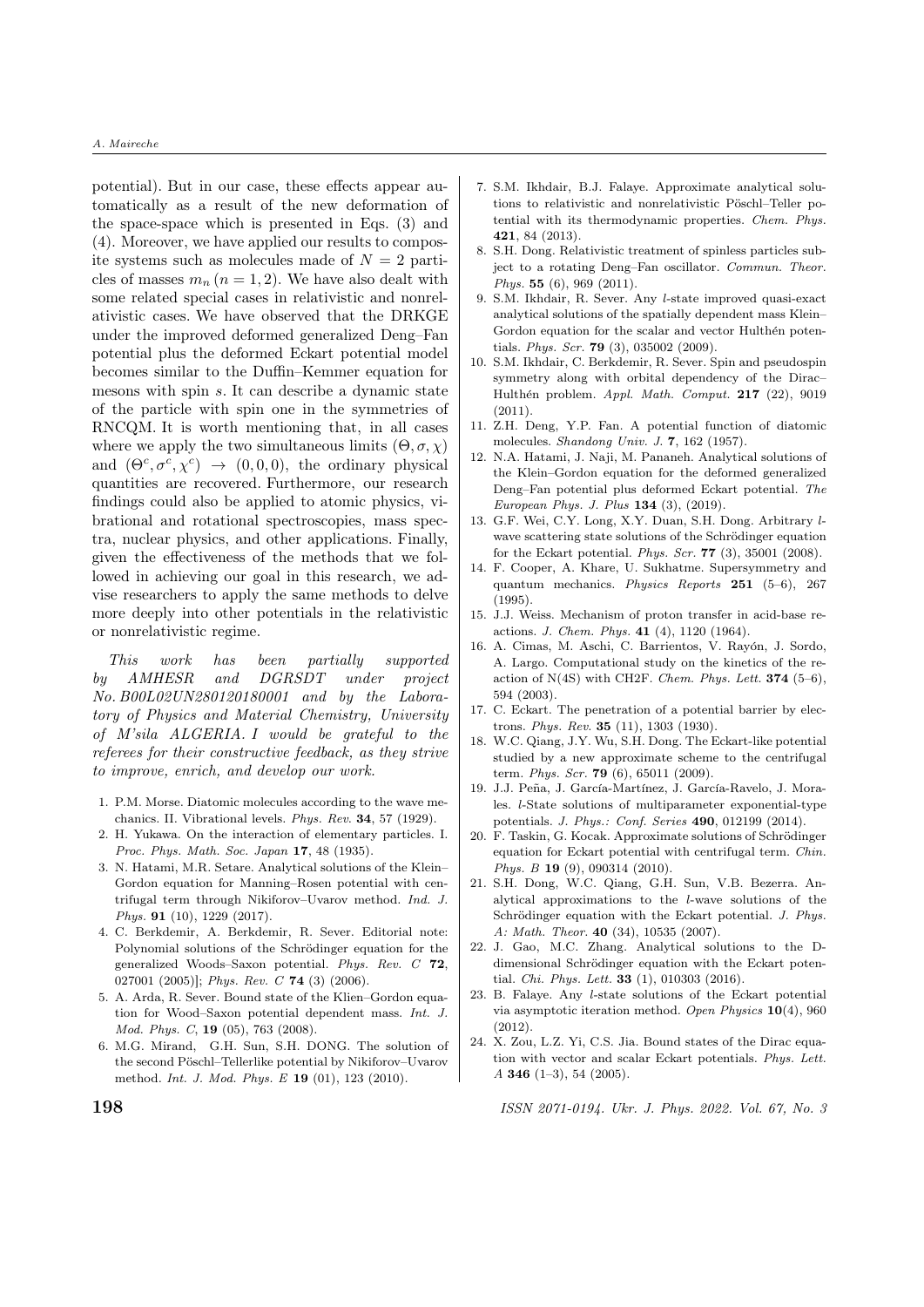- 25. W.A. Yahya, K.J. Oyewumi, C.O. Akoshile, T.T. Ibrahim. Bound states of the relativistic Dirac equation with equal scalar and vector Eckart potentials using the Nikiforov– Uvarov method. Journal of Vectorial Relativity JVR 5 (3), 1 (2010).
- 26. A. Soylu, O. Bayrak, I. Boztosun. k state solutions of the Dirac equation for the Eckart potential with pseudospin and spin symmetry. J. Phys. A Math. Theor. 41 (6), 065308 (2008).
- 27. E. Olğar, R. Koc, H. Tutunculer. Bound states of the s-wave Klein–Gordon equation with equal scalar and vector Standard Eckart Potential. Chin. Phys. Lett. 23 (3), 539 (2006).
- 28. Y. Zhang. Approximate analytical solutions of the Klein-Gordon equation with scalar and vector Eckart potentials. Phys. Scr. 78 (1), 015006 (2008).
- 29. I.O. Akpan, A.D. Antia, A.N. Ikot. Bound-state solutions of the Klein–Gordon equation with  $q$ -deformed equal scalar and vector Eckart potential using a newly improved approximation scheme. ISRN High Energy Physics 2012 Article ID 798209, 13 (2012).
- 30. A.N. Ikot, U.S. Okorie, P.O. Amadi, C.O. Edet, G.J. Rampho, R. Sever. The Nikiforov–Uvarov–Functional analysis (NUFA) method: A new approach for solving exponentialtype potentials. Few-Body Syst. 62, 9 (2021).
- 31. O.A. Awogaa, A.N. Ikotaand, J.B. Emah. Bound state solutions of deformed generalized Deng-Fan potential plus deformed Eckart potential in D-dimensions. Revista Mexicana de Fisica 59, 229 (2013).
- 32. G.F. Wei, Z.Z. Zhen, S.H. Dong. The relativistic bound and scattering states of the Manning–Rosen potential with an improved new approximate scheme to the centrifugal term. Open Physics, Cent. Eur. J. Phys. 7 (1), 175 (2009).
- 33. C.O. Edet, U.S. Okorie, G. Osobonye, A.N. Ikot, G.J. Rampho, R. Sever. Thermal properties of Deng–Fan– Eckart potential model using Poisson summation approach. J. Math. Chem. 58, 989 (2020).
- 34. S.H. Dong, G.H. Sun, M. Lozada-Cassou. Exact solutions and ladder operators for a new anharmonic oscillator. Phys. Lett.  $A$  340 (1-4), 94 (2005).
- 35. S.H. Dong, M. Lozada-Cassou. Exact solutions of the Klein-Gordon equation with scalar and vector ring-shaped potentials. Phys. Scr. 74 (2), 285 (2006).
- 36. D. Nath, A.K. Roy. Ro-vibrational energy analysis of Manning-Rosen and Pöschl-Teller potentials with a new improved approximation in the centrifugal term. Eur. Phys. J. Plus 136, 430 (2021).
- 37. S. Doplicher, K. Fredenhagen, J.E. Roberts. Spacetime quantization induced by classical gravity. Phys. Lett. B 331 (1–2), 39 (1994).
- 38. E. Witten. Reflections on the fate of spacetime. Physics Today 49 (4), 24 (1996).
- 39. A. Kempf, G. Mangano, R.B. Mann. Hilbert space representation of the minimal length uncertainty relation. Phys. Rev. D 52  $(2)$ , 1108  $(1995)$ .
- 40. F. Scardigli. Some heuristic semi-classical derivations of the Planck length, the Hawking effect and the Unruh effect. Il Nuovo Cimento B Series 110, 1029 (1995).

- 41. R.J. Adler, D.I. Santigo. On gravity and the uncertainty principale. Mod. Phys. Lett. A 14 (20), 1371 (1999).
- 42. T. Kanazawa, G. Lambiase, G. Vilasi, A. Yoshioka. Noncommutative Schwarzschild geometry and generalized uncertainty principle. Eur. Phys. J. C  $79$  (2), 95 (2019).
- 43. F. Scardigli. Generalized uncertainty principle in quantum gravity from micro-black hole gedanken experiment. Phys. Lett. B  $452$  (1-2), 39 (1999).
- 44. P.M. Ho, H.C. Kao. Noncommutative quantum mechanics from noncommutative quantum field theory. Phys. Rev. Lett. 88 (15), 151602-1 (2002).
- 45. P. Gnatenko. Parameters of noncommutativity in Liealgebraic noncommutative space. Phys. Rev. D 99 (2), 026009-1 (2019).
- 46. O. Bertolami, J.G. Rosa, C.M.L. De Aragao, P. Castorina, D. Zappala. Scaling of variables and the relation between no ncommutative parameters in noncommutative quantum mechanics. Mod. Phys. Lett. A 21 (10), 795 (2006).
- 47. A. Connes, M.R. Douglas, A. Schwarz. Noncommutative geometry and Matrix theory. JHEP 1998 (02), 003 (1998).
- 48. A. Maireche. A model of modified Klein–Gordon equation with modified scalar-vector Yukawa potential. Afr. Rev Phys. **15**, 1 (2020).
- 49. A. Maireche. Nonrelativistic treatment of hydrogen-like and neutral atoms subjected to the generalized perturbed Yukawa potential with centrifugal barrier in the symmetries of noncommutative quantum mechanics. Int. J. Geo. Met. Mod. Phys. 17 (5), 2050067 (2020).
- 50. A. Maireche. A recent setudy of excited energy levels of diatomics for modified more general exponential screened Coulomb potential: Extended Quantum Mechanics. J. Nano-Electron. Phys. 9 (3), 03021 (2017).
- 51. A. Maireche. Investigations on the relativistic interactions in one-electron atoms with modified Yukawa potential for spin 1/2 particles. Int. Front. Sci. Lett. 11, 29 (2017).
- 52. A. Maireche. Modified unequal mixture scalar vector Hulthén–Yukawa potentials model as a quark-antiquark interaction and neutral atoms via relativistic treatment using the approximation of the centrifugal Term and Bopp's shift method. Few-Body Syst. 61, 30 (2020).
- 53. A. Maireche. A new approach to the approximate analytic solution of the three-dimensional Schrödinger equation for hydrogenic and neutral atoms in the generalized Hellmann potential model. Ukr. J. Phys. 65 (11), 987 (2020).
- 54. A. Maireche. Effects of two-dimensional noncommutative theories on bound states Schrödinger diatomic molecules under new modified Kratzer-type interactions. International Letters of Chemistry, Physics and Astronomy. 76, 1 (2017).
- 55. A. Maireche. Any L-states solutions of the modified Schrödinger equation with generalized Hellmann–Kratzer potential model in the symmetries of NRNCQM. To Phys. J. 4, 16 (2019).
- 56. J. Gamboa, M. Loewe, J.C. Rojas. Noncommutative quantum mechanics. Phys. Rev. D 64, 067901 (2001).
- 57. E.F. Djemaï, H. Smail. On quantum mechanics on noncommutative quantum phase space. Commun. Theor. Phys. (Beijing, China). 41 (6), 837 (2004).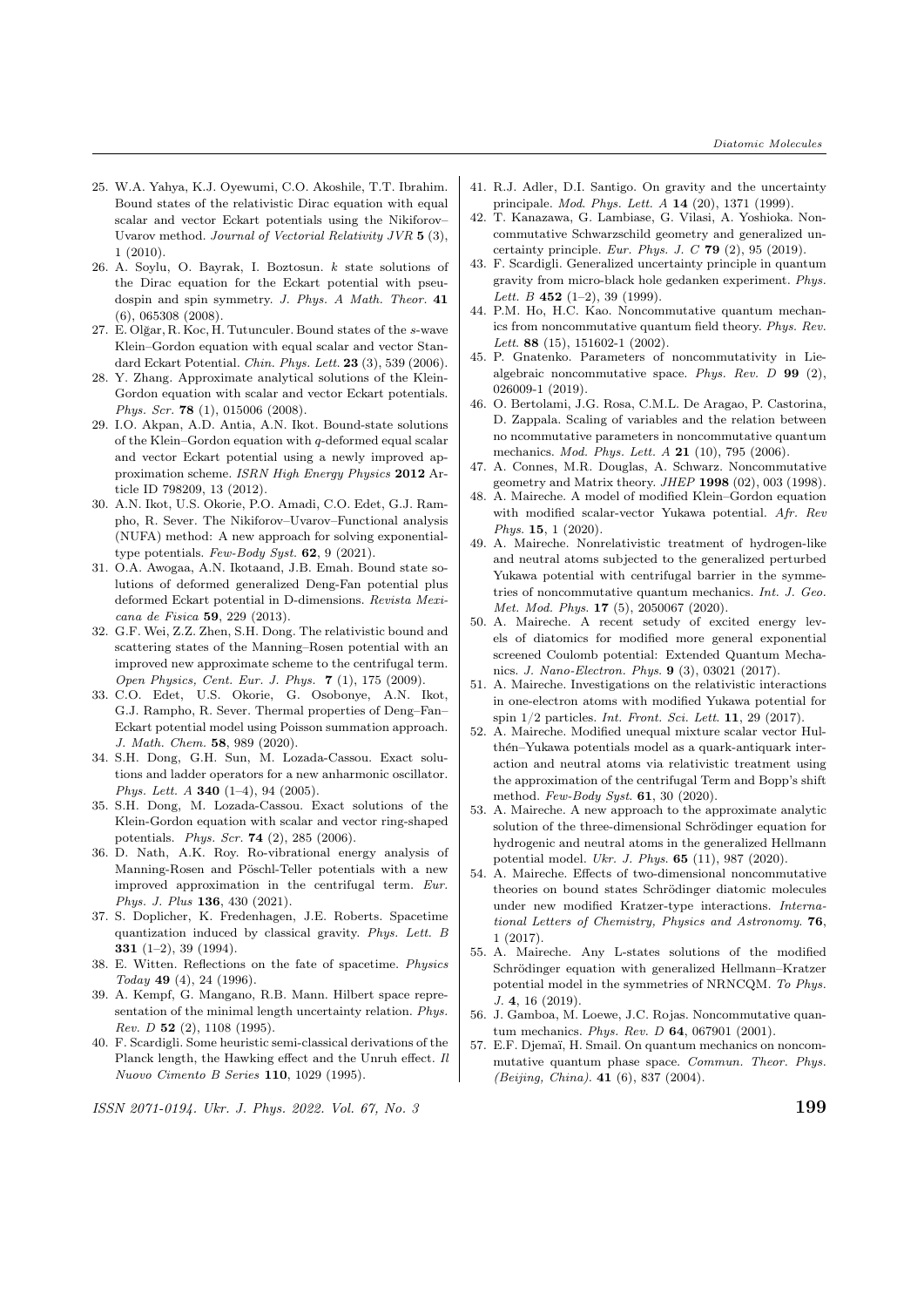- 58. Y. Yuan, K. Li, J.H. Wang, C.Y. Chen. Spin-1/2 relativistic particle in a magnetic field in NC phase space. Chin. Phys. C 34 (5), 543 (2010).
- 59. O. Bertolami, P. Leal. Aspects of phase-space noncommutative quantum mechanics. Phys. Lett. B 750, 6 (2015).
- 60. O. Bertolami, J.G. Rosa, C.M.L. de Aragao, P. Castorina, D. Zappala. Noncomm utative gravitational quantum well. Phys. Rev. D 72 (2), 025010-1 (2005).
- 61. J. Zhang. Fractional angular momentum in non-commutative spaces. Phys. Lett. B  $584$  (1-2), 204 (2004).
- 62. M. Chaichian, M.M. Sheikh-Jabbari, A. Tureanu. Hydrogen atom spectrum and the lamb shift in noncommutative QED. Phys. Rev. Lett. 86 (13), 2716 (2001).
- 63. A. Maireche. Nonrelativistic bound state solutions of the modified 2D-Killingbeck potential involving 2D-Killingbeck potential and some central terms for hydrogenic atoms and quarkonium system. J. Nano-Electron. Phys. 11 (4), 04024 (2019).
- 64. A. Maireche. New bound state energies for spherical quantum dots in presence of a confining potential model at Nano and Plank's scales. NanoWorld J. 1 (4), 122 (2016).
- 65. M.A. De Andrade, C. Neves. Noncommutative mapping from the symplectic formalism. J. Mat. Phys. 59 (1), 012105 (2018).
- 66. E.M.C. Abreu, C. Neves, W. Oliveira. Noncommutative from the symplectic point of view. Int. J. Mode. Phys. A 21 (26), 5359 (2006).
- 67. E.M.C. Abreu, J.N. Ananias, A.C.R. Mendes, C. Neves, W. Oliveira, M.V. Marcial. Lagrangian formulation for noncommutative nonlinear systems. Int. J. Mod. Phys. A 27 (09), 1250053 (2012).
- 68. L. Mezincescu. Star operation in quantum mechanics. eprint.  $arXiv$ : hep-th/0007046v2.
- 69. J. Wang, K. Li. The HMW effect in noncommutative quantum mechanics. J. Phys. A: Mat. Theor.  $40$  (9), 2197 (2007).
- 70. K. Li, J. Wang. The topological AC effect on non-commutative phase space. Europ. Phys. J. C  $50$  (4), 1007 (2007).
- 71. A. Maireche. A theoretical investigation of nonrelativistic bound state solution at finite temperature using the sum of modified Cornell plus inverse quadratic potential. Sri Lankan J. Phys. 21, 11 (2020).
- 72. A. Maireche. Extended of the Schrödinger equation with new Coulomb potentials plus linear and harmonic radial terms in the symmetries of noncommutative quantum mechanics. J. Nano- Electron. Phys. 10 (6), 06015-1 (2018).
- 73. A. Maireche. The relativistic and nonrelativistic solutions for the modified unequal mixture of swcalar and time-like vector Cornell potentials in the symmetries of noncommutative quantum mechanics. Jordan J. Phys. 14 (1), 59  $(2021)$
- 74. A. Maireche. The Klein–Gordon equation with modified Coulomb plus inverse-square potential in the noncommutative three-dimensional space. Modern Phys. Lett. A 35 (5), 052050015 (2020).
- 75. A. Maireche. A new model for describing heavy-light mesons in the extended nonrelativistic quark model un-

der a new modified potential containing Cornell, Gaussian and inverse square terms in the symmetries Of NCQM. To Phys. J. 3, 186 (2019).

- 76. A. Maireche. Bound-state solutions of Klein–Gordon and Schrödinger equations for arbitrary *l*-state with linear combination of Hulthén and Kratzer potentials. Afr. Rev Phys. 15, 19 (2020).
- 77. H. Motavalli, A.R. Akbarieh. Klein–Gordon equation for the Coulomb potential in noncommutative space. Mod. Phys. Lett. A 25 (29), 2523 (2010).
- 78. M. Darroodi, H. Mehraban, H. Hassanabadi. The Klein Gordon equation with the Kratzer potential in the noncommutative space. Mod. Phys. Lett. A 33 (35), 1850203 (2018).
- 79. A. Saidi, M.B. Sedra. Spin-one  $(1 + 3)$ -dimensional DKP equation with modified Kratzer potential in the noncommutative space. Mod. Phys. Lett. A 35 (5), 2050014 (2019).
- 80. A. Maireche. Solutions of Klein–Gordon equation for the modified central complex potential in the symmetries of noncommutative quantum mechanics. Sri Lankan Journal of Physics. 22 (1), 1 (2021).
- 81. A. Maireche. Theoretical Investigation of the Modified Screened cosine Kratzer potential via Relativistic and Nonrelativistic treatment in the NCQM symmetries. Lat. Am. J. Phys. Educ. 14 (3), 3310-1 (2020).
- 82. A. Maireche. A theoretical model of deformed Klein– Gordon equation with generalized modified screened Coulomb plus inversely quadratic Yukawa potential in RNCQM symmetries. Few-Body Syst. 62, 12 (2021).
- 83. L. Gouba. A comparative review of four formulations of noncommutative quantum mechanics. Int. J. Mod. Phys. A 31 (19), 1630025 (2016).
- 84. F. Bopp. La mécanique quantique est-elle une mécanique statistique classique particulière, Ann. Inst. Henri Poincaré 15, 81 (1956).
- 85. M. Badawi, N. Bessis, G. Bessis. On the introduction of the rotation-vibration coupling in diatomic molecules and the factorization method. J. Phys. B: At. Mole. Phys. 5 (8), L157 (1972).
- 86. S.H. Dong, W.C. Qiang, G.H. Sun, V.B. Bezerra. Analytical approximations to the l-wave solutions of the Schrödinger equation with the Eckart potential. J. Phys. A: Math. Theor. 40 (34), 10535 (2007).
- 87. Y. Zhang. Approximate analytical solutions of the Klein-Gordon equation with scalar and vector Eckart potentials. Phys. Scr. 78 (1), 015006 (2008).
- 88. K. Bencheikh, S. Medjedel, G. Vignale. Current reversals in rapidly rotating ultracold Fermi gases. Phys. Lett. A 89 (6), 063620 (2014).
- 89. S. Medjedel, K. Bencheikh. Exact analytical results for density profile in Fourier space and elastic scattering function of a rotating harmonically confined ultra-cold Fermi gas. Phys. Lett. A 383 (16), 1915 (2019).
- 90. K.P. Gnatenko, V.M. Tkachuk. Upper bound on the momentum scale in noncommutative phase space of canonical type. EPL (Europhysics Letters). 127 (2), 20008 (2019).